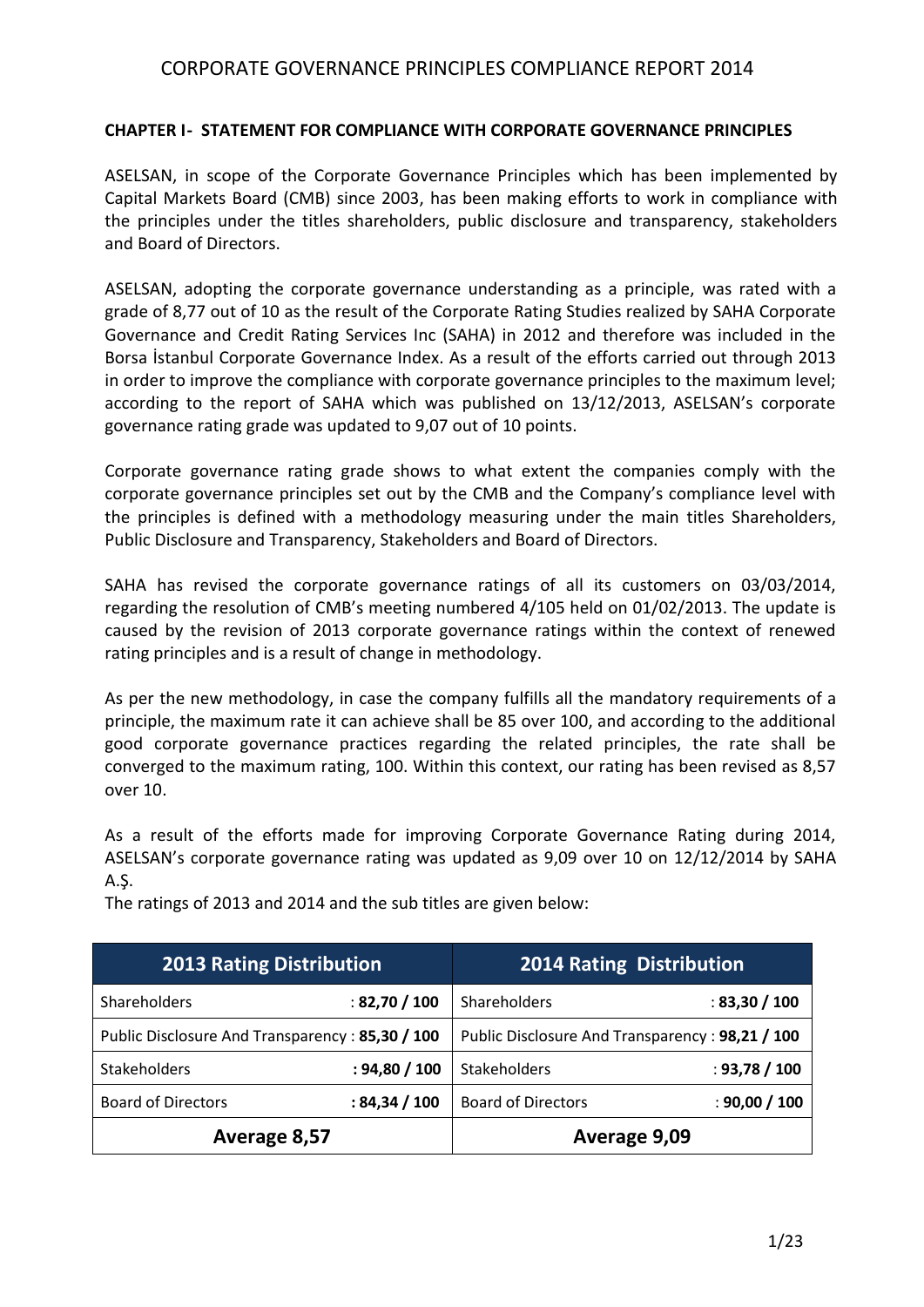ASELSAN Corporate Governance Ranking Reports published by SAHA can be accessed at the company website: [www.aselsan.com.](http://www.aselsan.com/)

The compliance with all the mandatory principles of Corporate Governance Principles was achieved. The titles regarding the arbitrary principles where compliance has not been achieved yet are given below and are explained in detail through the Compliance Report. There are no conflicts of interest arising because of the arbitrary principles where compliance has not been achieved.

- No recognition of minority rights to those who own less than twentieth of the capital indicated in the Articles of Association,
- Non-existence of a judgement in the Articles of Association; declaring that shareholders may individually demand the investigation of certain incidents from the General Assembly even if it is not on the meeting agenda, under the condition that the right to ask for information and investigation has been used before and if the appliance of shareholders rights is necessary,
- The article "Group A shares shall not be sold or transferred without the consent of the Board of Directors because of the Company's operations in security and defence industry; in the event that these shares are transferred or sold to third parties partially or completely without the consent of the Board of Directors, the Board of Directors is entitled to abstain from recording this sale in the records" in the Articles of Association of the company,
- Not disclosing the renumeration of Board Members and executive managers or the benefits provided to them per each individual,
- Non-existence of models supporting the participation of stakeholders, mainly the company personnel to the management of the company without interfering with the company's operations,
- Non-existence of female members in the Board of Directors and not setting a policy, target rate which is a minimum of 25% or a target date for female members' ratio.

Corporate Governance Committee will carry on the necessary efforts in order to achieve full compliance with Corporate Governance Principles.

| Oral ERDOĞAN                             | Ahmet Can CEVIK                          |
|------------------------------------------|------------------------------------------|
| Independent Member of Board of Directors | Member of Board of Directors             |
| Corporate Governance Committee Chairman  | Member of Corporate Governance Committee |

Mustafa Murat ŞEKER Member of Board of Directors Member of Corporate Governance Committee

Pınar ÇELEBİ Investor Relations and Subsidiaries Manager Member of Corporate Governance Committee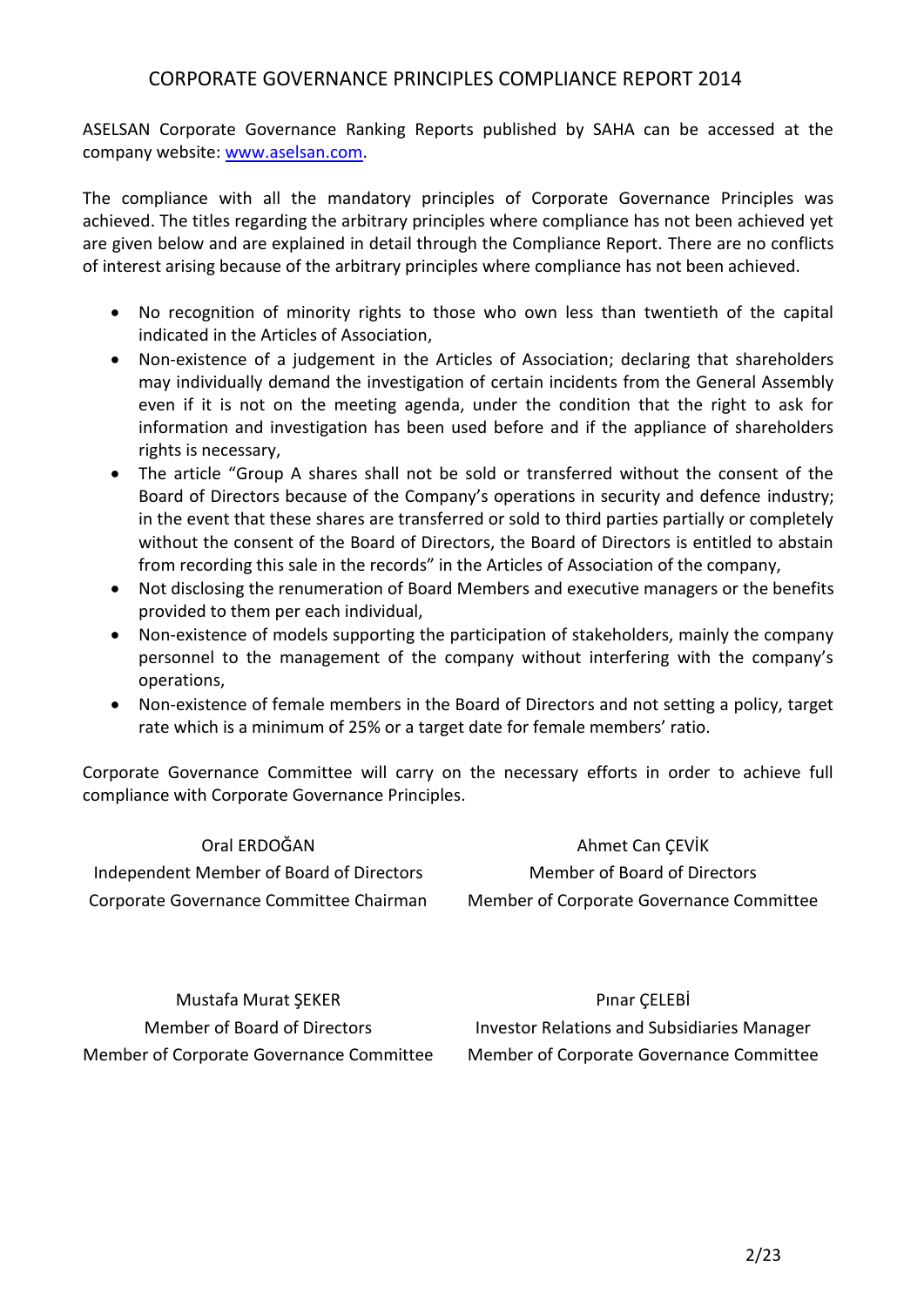### **CHAPTER II - SHAREHOLDERS**

#### **2.1. Investor Relations Department**

The information regarding Investor Relations and Subsidiaries Department responsible for the relations with shareholders is given below.

Levent AKKOYUNLU....... Chief Financial Officer / Vice President Aykan ÜRETEN............... Finance Director Pınar ÇELEBİ .................. Investor Relations and Subsidiaries Manager Bâni Betül GÖKÇE .......... Investor Relations and Subsidiaries Department/Senior Specialist Başak YÜCEKAYALI......... Investor Relations and Subsidiaries Department/Specialist

Contact Information Phone: (312) 592 12 33 - 42 - 45 - 70 e-mail: [ortaklar\\_servisi@aselsan.com.tr](mailto:ortaklar_servisi@aselsan.com.tr)

Investor Relations Department has submitted the report regarding the tasks carried during 2013, to Board of Directors on 27/02/2014.

Pınar ÇELEBİ, Investor Relations Manager, has Capital Markets Transactions Advanced Level and Corporate Governance Rating Expertise Licenses.

Main operations carried out by Investor Relations Department during 2014 are as follows:

- Maintenance of exercise of partnership rights of shareholders, updated and safe records regarding shareholders,
- Coordination of public disclosure of material events,
- Answering the written inquiries of shareholders regarding the company excluding the information considered as private and trade secret not disclosed to public,
- Ensuring the execution of General Assembly meeting in compliance with the regulation in force, Articles of Association and other company regulations, records being kept regarding the ballots and the results being reported to shareholders,
- Monitoring of every issue regarding the public disclosure including the regulations and company policies on information,
- Execution of tasks assigned by Corporate Governance Committee,
- Operation of transactions regarding capital increase, dividend distribution, amendments on Articles of Association and works of Corporate Governance Principles,
- Coordination of updating the list of people who have access to insider information; informing those people in purpose of protecting the insider information and obeying the privacy rules until financial and operational results are disclosed to public,
- Coordination of preparation and publishing of Sustainability Report.

Within the period, approximately 100 of our shareholders' questions regarding exercising their rights, public disclosures made, financial tables and etc. were answered either written or verbally.

The information and explanations, which may affect the exercise of shareholders rights, are provided in the company website.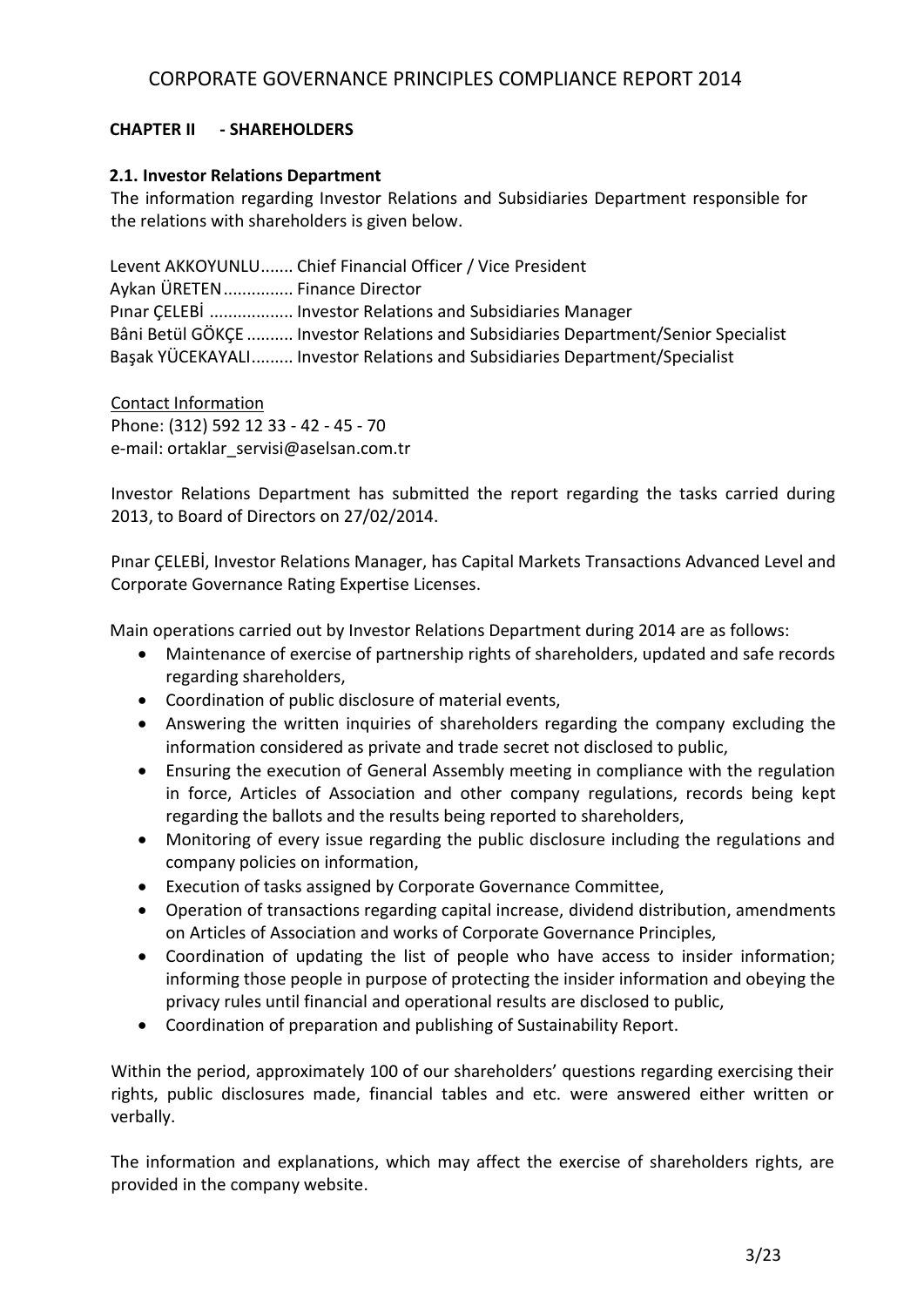### **2.2. Exercising of Information Acquisition Rights of the Shareholders**

Investor Relations Department has taken care of every written and verbal inquiry of all shareholders, particularly of Turkish Armed Forces Foundation (TAFF), in 2014 with the most accurate and fastest way. It is paid attention to respond to all the information demands of shareholders with complete and comprehensible responses.

Investor Relations Department has been using the English website [www.aselsan.com](http://www.aselsan.com/) and Turkish website [www.aselsan.com.](http://www.aselsan.com/)tr actively in order to inform the ASELSAN's investors on a timely and accurate basis and has been updating the information given on the web constantly. The electronic platform is being effectively used regarding the issues that may effect exercising of the shareholders rights. The material event disclosure and other notifications made through Public Disclosure Platform (KAP) incorporated under Borsa İstanbul, are being published on our corporate website in Turkish and in English on the same day. In general, any changes occurred in the Company structure are immediately announced on our website and the investor presentations are constantly updated. Capital increases and dividend distribution information are also submitted to our investors' knowledge on the website. In addition, notifications regarding the attendance of shareholders to the General Assembly and electronic general assembly principles within the context of the new Turkish Code of Commerce are being made.

Full compliance of both Turkish and English chapters on "Investor Relations" on the website with the regulations was achieved.

Within the context of regulations of CMB, in 2014;

- General Assembly documents were published on the website in Turkish and English within legal deadlines,
- General Assembly minutes and participants list were published on the website in Turkish and English,
- 2013 Annual Report was uploaded to the website in Turkish and English,
- The report for the  $1^{st}$  six months' period for 2014 has been uploaded on the website in Turkish and English,
- The investor presentations which are updated every 3 months were published on the website in Turkish and English,
- Disclosures of material events made in 2014 were published on the website in Turkish and English,
- "Analyst Coverage" page was updated,
- Corrections were made on "Capital Increases" page,
- "Investor Calendar" page was added on the website and the important dates for the investors were published,
- "Key Board Resolutions" page was added on the website,
- "Chronology of Amendments on Articles of Association" was published,
- Stakeholders Policy was formed and published on the website in Turkish and English,
- Corporate Governance Rating Report was published on the website in Turkish and English.

Due to the reason that a regulation is present within the Turkish Code of Commerce (TCC) numbered 6102 according to which the shareholders will be able to request from the General Assembly the assignment of a private auditor for the inspection and disclosure of the financial status of the shareholders and due to the reason that the law and the relevant legislation are considered for the issues not present in the Articles of Association of the Company, there is no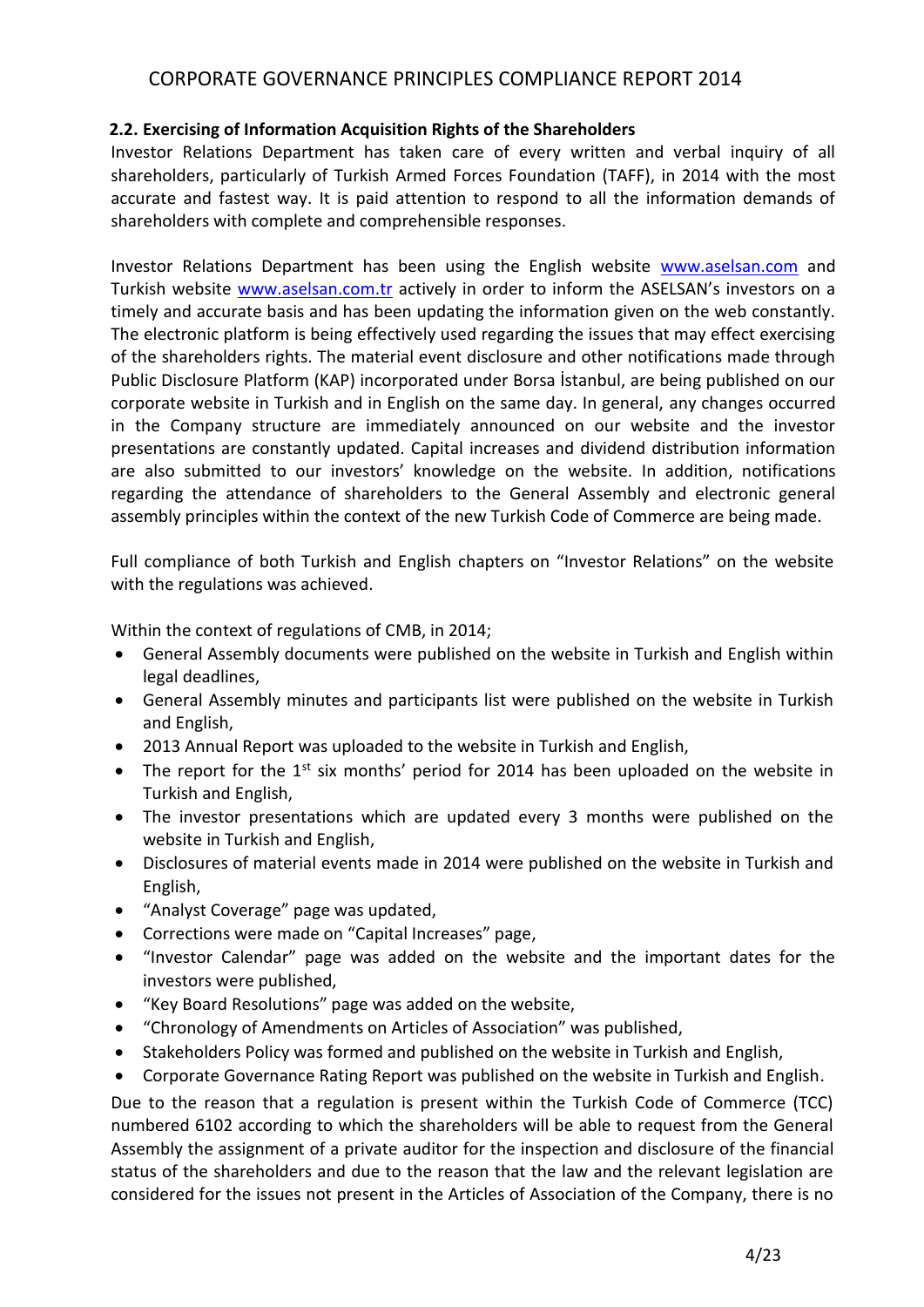respective provision with regard to this issue in the Articles of Association. There was no request of any shareholders with respect to the assignment of a private auditor in 2014.

#### **2.3. General Assembly Meetings**

The agenda and invitation related to the 39th Ordinary General Assembly Meeting dated 31/03/2014 with regard to 2013 operations realized at the Company headquarters were duly announced comprising all the necessary information in the Turkish Trade Registry Gazette dated 05/03/2014 along with five daily newspapers in Turkey and on the website. Furthermore the invitation was sent to the main shareholders and the shareholders attended to the previous meeting by post two weeks before the General Assembly. The General Assembly was held with the attendance of 91 shareholders, 14 physically, 77 electronically representing 45.455.182.577 shares (TL 454.551.825,77 nominal) of 50.000.000.000 total shares. Media members did not participate in the General Assembly Meeting which was held simultaneously both physically and electronically.

In scope of the Communiqué on Corporate Governance numbered II.17-1 of CMB, three weeks before the Ordinary General Assembly on date 05/03/2014, the Ordinary General Assembly Meeting agenda, place, time, copy of the power of attorney, total number of shares as of 05/03/2014 and the voting rights, the number of shares representing the privileged shares and their voting rights, the reasons for the changes by the election of the members of Board of Directors, which is present in the agenda, the decision of the Board of Directors related to the amendment to the Articles of Association, the old and new versions of the Articles of Association with the approvals of the CMB and the Ministry of Customs and Trade, the list of independent members of the Board of Directors, the proposal of the Board of Directors with respect to the 2013 year dividend distribution, the CV's of the independent members of the Board of Directors and their statements of independence were published on our Company website. The annual report was made available for the review of the shareholders at the headquarters 15 days before the General Assembly and handed to the shareholders to participate in the General Assembly and to the ones who made requests.

For the facilitation of physical attendance to General Assembly Meeting in 2014, transportation from central spots to our Akyurt facility was provided for our shareholders, and our shareholders who attended the General Assembly had a site visit.

In the Ordinary General Assembly Meeting in 2014, the shareholders were informed regarding the presence of managing members, all the Board of Directors members and auditors at the meeting. No proposals were set forth by the shareholders during the meeting regarding the agenda. The shareholders exercised their rights to ask questions regarding the topics in the agenda and the answers to the questions took place in the General Assembly Meeting minutes. There are no questions which has not been answered in the Ordinary General Assembly Meeting and answered by the Investor Relations Department later on. Within the period, there have not been any transactions of which their resolutions were submitted to General Assembly because the confirmative vote of the majority of the independent members are required where as they have voted negatively. The minutes of the General Assembly Meeting held in 2014 can be accessed from the website of our Company.

No Extraordinary General Assembly Meeting was held during the year 2014.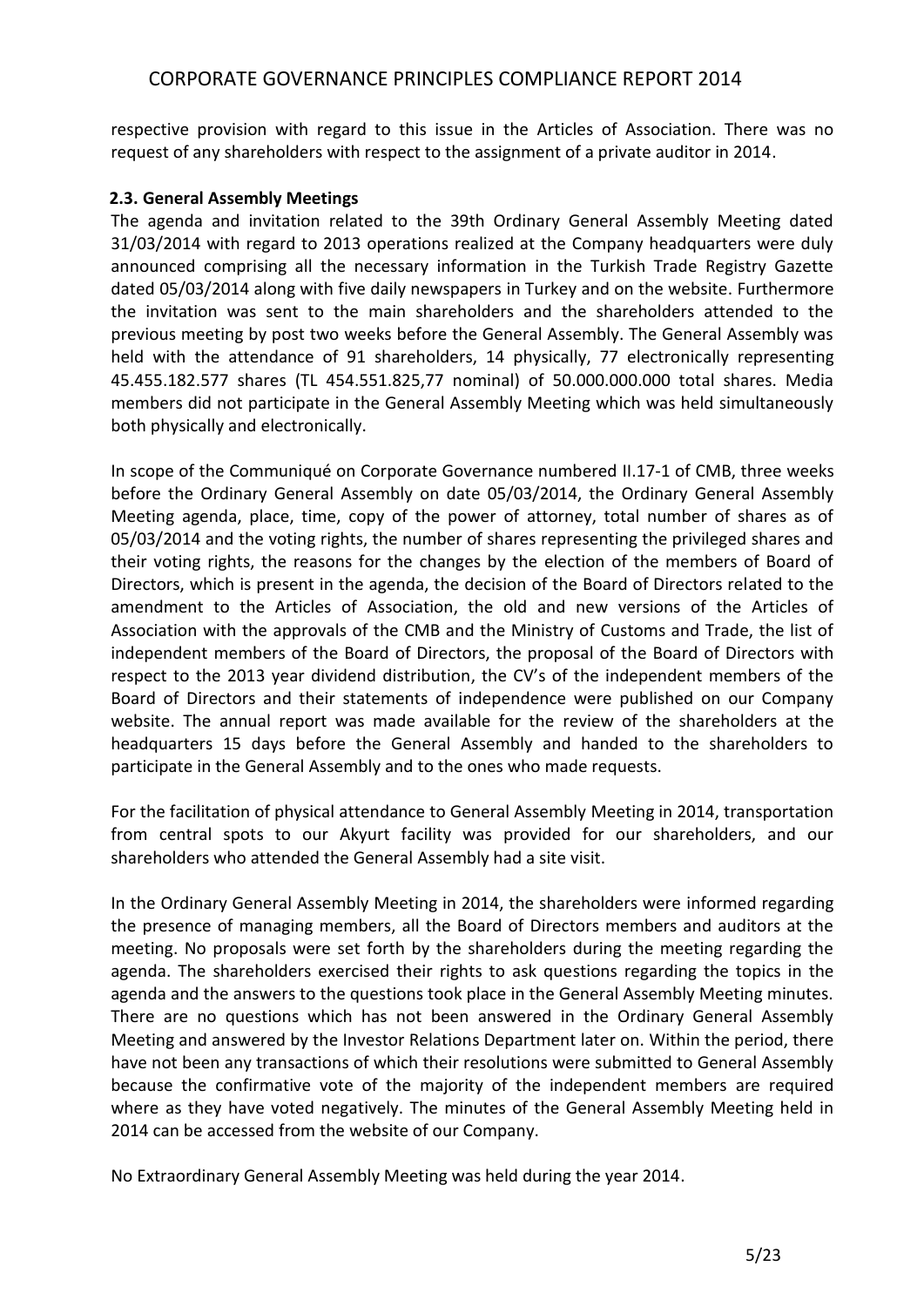The shareholders were informed that no donations and aids were made in 2013, with a seperate agenda item. Our Company's policy regarding the donations and aids, which was revised by the Board of Directors pursuant to the CMB legislation, was put to shareholders' vote with a separate agenda item at the ordinary general assembly meeting and the revised policy was accepted by the majority of votes.

#### **2.4. Right to Vote and Minority Rights**

In article 25 of the Articles of Association titled "Right to Vote", there is a provision stating that "the Shareholders and their representatives who are present at the Ordinary and Extraordinary General Assemblies shall have one right to vote for each share" and there is no privilege or no upper limit pertaining to the numbers of votes. The right to vote arises as soon as the share is acquired and there is no regulation setting forth that the vote shall be used when a certain time passes after the acquisition date of the share.

The regulations regarding the voting of the shareholders through their representatives are followed by; in the event of a legal representation, it is certified and the open proxy rule is applied.

Particular attention is paid in exercising the minority rights in our Company and the provisions of Turkish Code of Commerce and the relevant legislation regarding minority rights are applied as is. All shareholders are treated equally in our Company, including the minority and foreign shareholders.

There are no prevailing partners in our Company. In the Articles of Association, there is no provision with respect to the representation of the minority shares in the management and their accumulated casting of votes. Due to the voluntary implementation of this issue regarding the capital market legislation, provision with respect to the current General Assembly quorum is applied.

### **2.5. Dividend Rights**

There are no privileges with respect to the participation in the profit gained by the Company. The dividend distribution policy was revised in 2014 and was submitted to General Assembly meeting. The dividend distribution policy published separately in the annual report on our website is given below.

"The dividend amounts which shall be calculated considering the sustainable growth rate, market values and cash flows, the company equity, with the relevant legislation and the provisions of the articles of association over the distributable profit amount calculated taking the period profit as the basis which is shown on the financial statements of our Company prepared pursuant to the existing legal regulations (after the mandatory legal reserves are reserved and the taxes, funds and financial liabilities and losses of the previous year, if any, are deducted and the donations are added). The dividend distribution proposal which shall be prepared by the Board of Directors in order for the shares which shall be issued by means of adding the cash or the dividend on the capital on the date(s) determined pursuant to the regulations of the CMB to be distributed in cash in the defined amounts or as bonus shares or bonus shares in defined amounts, shall be submitted to the approval of the General Assembly. Following the approval of the General Assembly, the determined profit share distribution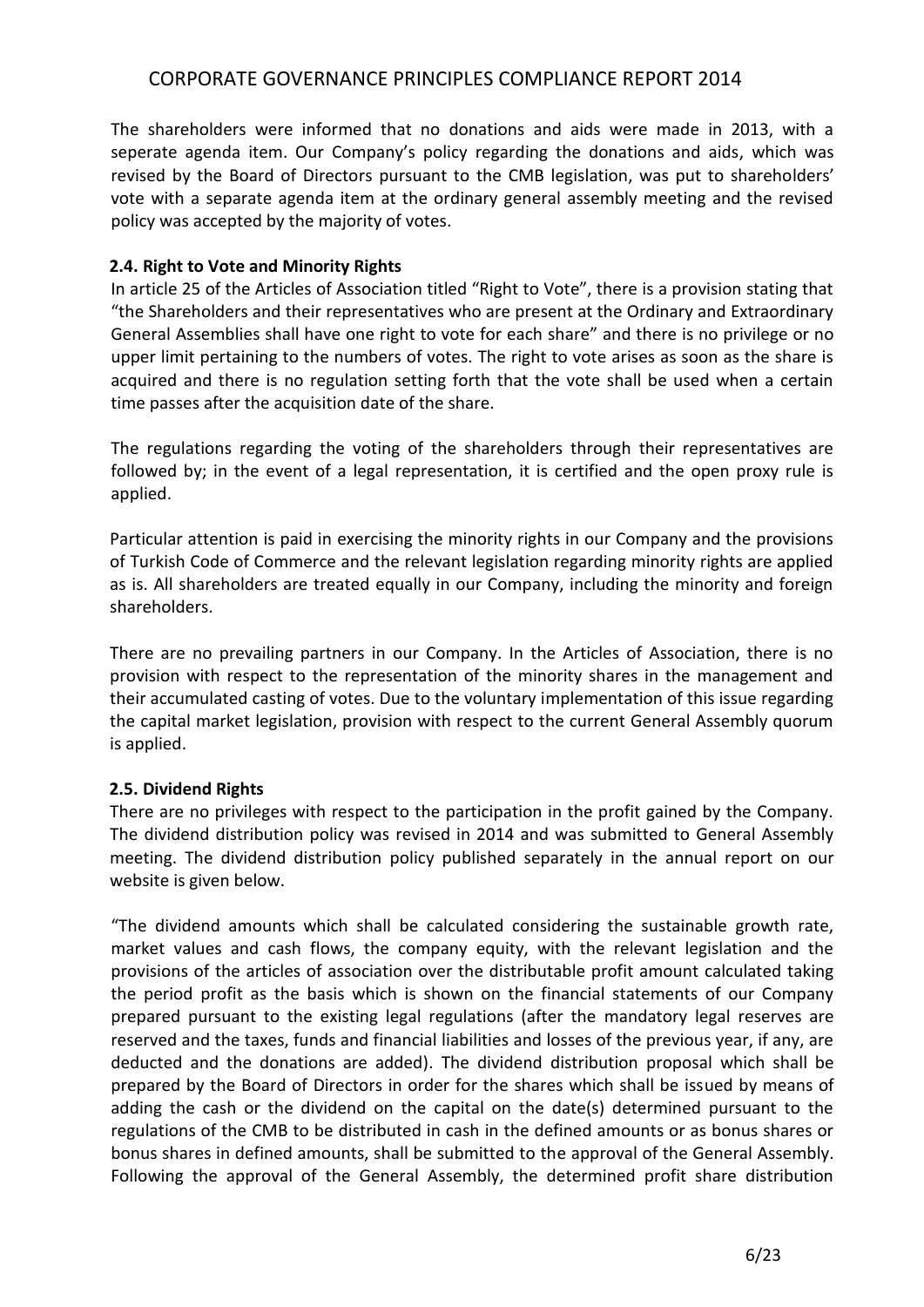amounts are distributed to the shareholders within the legal periods on the date determined by the General Assembly.

There is no privilege to participate to the profit of our Company. The profit shares are distributed equally regardless of all the existing shares and their issue and acquiring dates.

In case of a revision made on the Dividend distribution Policy, the resolution of Board of Directors regarding this revision and the reason for revision shall be publicly announced with respect to the legislation of CMB."

As per the decision taken in the General Assembly pursuant to the provisions of the Articles of Association and to the Capital Market Law and other legal regulations in 2014 and within the legal periods, out of the profit gained from 2013 operations, the gross amount of TL 25.000.000,- (TL 0,05 per TL 1 of share, gross 5% over the capital) (net TL 21.250.000,- TL 0,0425 per TL 1 of share, net 4,25% over the capital) was distributed to our shareholders as cash dividend.

### **2.6. Transfer of Shares**

The transfer of the nominated Group A shares representing majority part of the capital and which are not traded in Borsa İstanbul has been restricted with the provision of article 6 of the Articles of Association stating "Group A shares shall not be sold or transferred without the consent of the Board of Directors; in the event that these shares are transferred or sold to third parties partially or completely without the consent of the Board of Directors, the Board of Directors is entitled to abstain from recording this sale in the records without stating a reason". The amendment of this article was put to vote of our shareholders in the 2014 general assembly meeting as "Group A shares shall not be sold or transferred without the consent of the Board of Directors because of the Company's operations in security and defence industry; in the event that these shares are transferred or sold to third parties partially or completely without the consent of the Board of Directors, the Board of Directors is entitled to abstain from recording this sale in the records." and was accepted with the majority of votes.

#### **CHAPTER III - PUBLIC DISCLOSURE AND TRANSPARENCY**

#### **3.1. Company Website and its Content**

In order to inform our shareholders in a timely and accurate manner within the context of public disclosure and transparency; the website of the Company at the address [www.aselsan.com.tr](http://www.aselsan.com.tr/) in Turkish and [www.aselsan.com](http://www.aselsan.com/) in English is actively used and the information published on the web are updated regularly. In 2014, full compliance acquired to related regulations and judgments under "Investor Relations" section in both the Turkish and English versions of our Company's website.

The section "Investor Relations" is included on our website also comprising the issues listed in article 2.1.1 of the corporate governance principles of Communiqué on Corporate Governance numbered II-17.1 issued by CMB on 03/01/2014.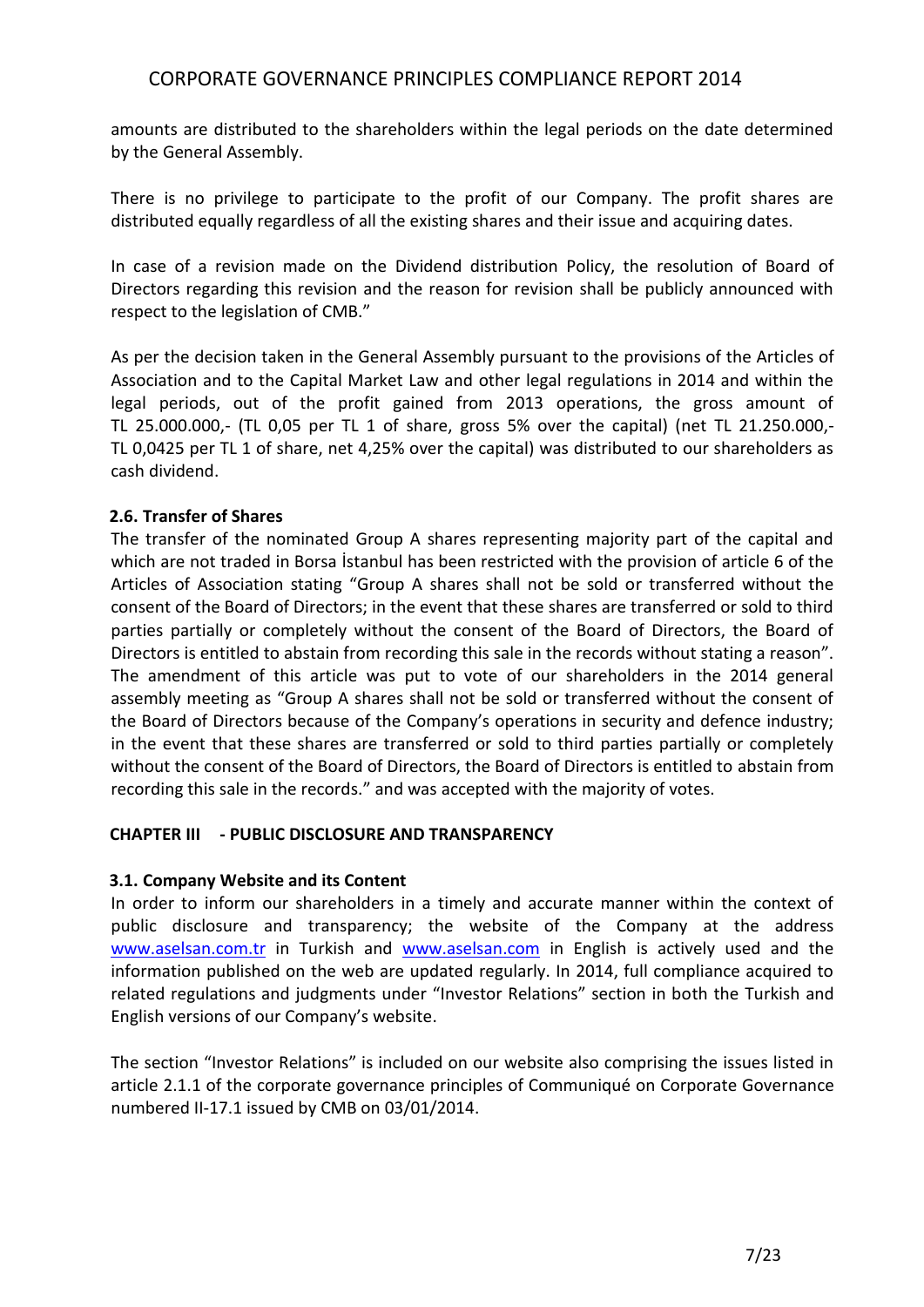Under "Investor Relations" section;

1. Corporate Governance

- 1.1 Shareholder Structure
- 1.2 Board of Directors
- 1.3 Key Resolutions of Board of Directors
- 1.4 Board Committees
- 1.5 Articles of Association
- 1.6 Company Profile
- 1.7 Policies
- 1.8 Ethical Principles
- 1.9 Corporate Governance Rating
- 1.10 General Assembly Meeting
- 1.11 Compliance with Corporate Governance Principles
- 2. Sustainability
- 3. Stock Info
	- 3.1 Stock Info
	- 3.2 Non-Deposit Shares
	- 3.3 Capital Increases
	- 3.4 Analyst Coverage
	- 3.5 Registration Statement and Public Offering Circular
	- 3.6 Dividend Info
- 4. Investor Calendar
- 5. Annual Reports
- 6. Financial Data
	- 6.1 Financial Reports
	- 6.2 Financial Highlights
	- 6.3 Investor Presentations
	- 6.4 BoD Reports
- 7. BİST Disclosure
- 8. Frequently Asked Questions
- 9. Contact

chapters exist. Necessary records and information are included under these titles. The information given on the Turkish website under "Investor Relations" section is included entirely on the English website.

### **3.2. Annual Report**

The Board of Directors prepare the annual report in detail regarding the operations of the Company and which enable the public to reach complete and accurate information that can be comprehensive. The 2014 annual report of our Company was prepared as per the Turkish Code of Commerce numbered 6102, the Regulation Regarding the Determination of the Minimum Content of the Annual Reports of Companies issued by the Ministry of Customs and Trade, the Communiqué Regarding the Principles Related to Financial Reporting in the Capital Market and the Communiqué Regarding the Determination and Implementation of the Corporate Governance Principles, both issued by the CMB.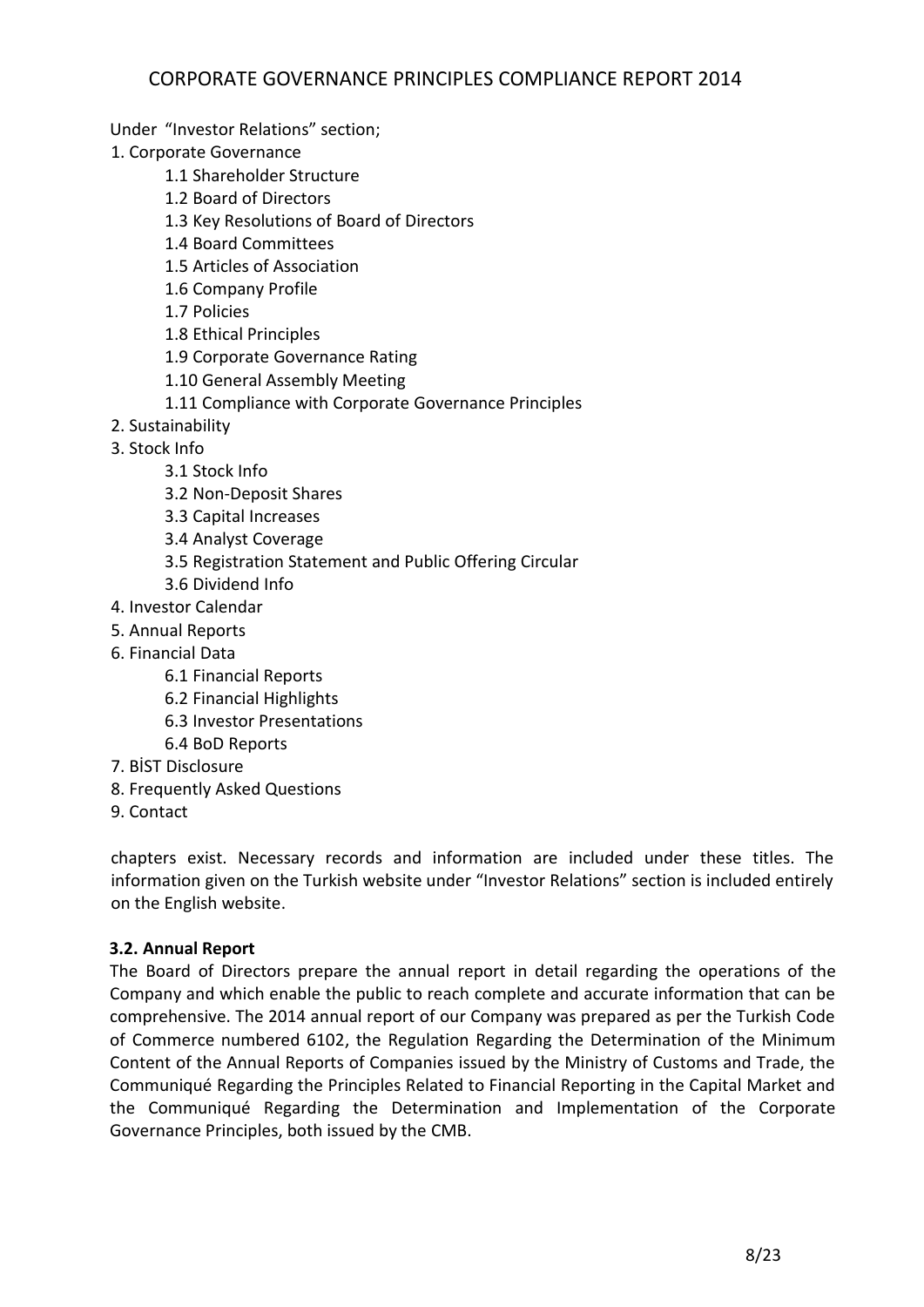### **CHAPTER IV - STAKEHOLDERS**

### **4.1. Informing the Stakeholders**

The information requests of stakeholders are keenly handled and attention is paid in responding these accurately and in an understandable manner. Our employees are informed with a personnel hand book and informing presentations over the intranet. As for our suppliers, strategic cooperation and certified suppliers policy is followed and our suppliers are informed via internet or e-platforms and face to face meetings are held through visits. The studies are being carried on in order to establish "ASELSAN Suppliers Portal" in order to enrich the content, efficiency and quality of our communication with the suppliers. While web-based electronic purchase platform is already used in the internet, the platform will be upgraded to a more comprehensive content. In the suppliers' portal, it is targeted for the suppliers to reach and govern the information regarding them.

Our Company's main principle is the continuous development, improvement and verification of processes, services and products and to provide its customers with services and products without any defects in order to meet all their requirements. For this purpose, a quality system has been established where the Quality Handbook, directives, quality plans, standards, audit and test directives are documented, exercised and constantly improved.

Our core principle related to customer satisfaction is to deliver products/services meeting the expectations and requirements of the customers. For this purpose, requirements are defined in an accurate and complete manner and products tailored for these requirements are designed and produced and the logistics support is provided accordingly. Customer satisfaction evaluations are open to access of every director within the context of Management Reports and the results and tendencies of customers are evaluated on a yearly basis by the upper management.

Our products are designed and produced in accordance with the military, civil and international standards. Starting with the design phase, these quality standards are fulfilled throughout the life-cycle of our high-end technology products and strict tests and controls are applied in every stage of production starting at the material procurement stage in order to guarantee that all products are produced in the same quality. Our products and services have been certified by internationally accepted standards such as AS9100, ISO 9001, AQAP and CMMI. The conformity of our products and services are approved every year with the audits performed.

To minimize quality problems, the suppliers are subject to commercial, technical and qualitative evaluations in order to assure that, materials and software or related services are supplied from reliable suppliers. The result of the evaluation is submitted to the suppliers and qualified ones are chosen to work with. Within this context, in 2014 orders, nearly 2.000 of which were domestic orders, were given to 3.736 suppliers.

The quotations of the suppliers and the written communications are deemed confidential and not disclosed to third parties or unauthorized people. With the directives formed, provision and implementation of unfair benefit with respect to the relations between the customers and the suppliers have been prevented.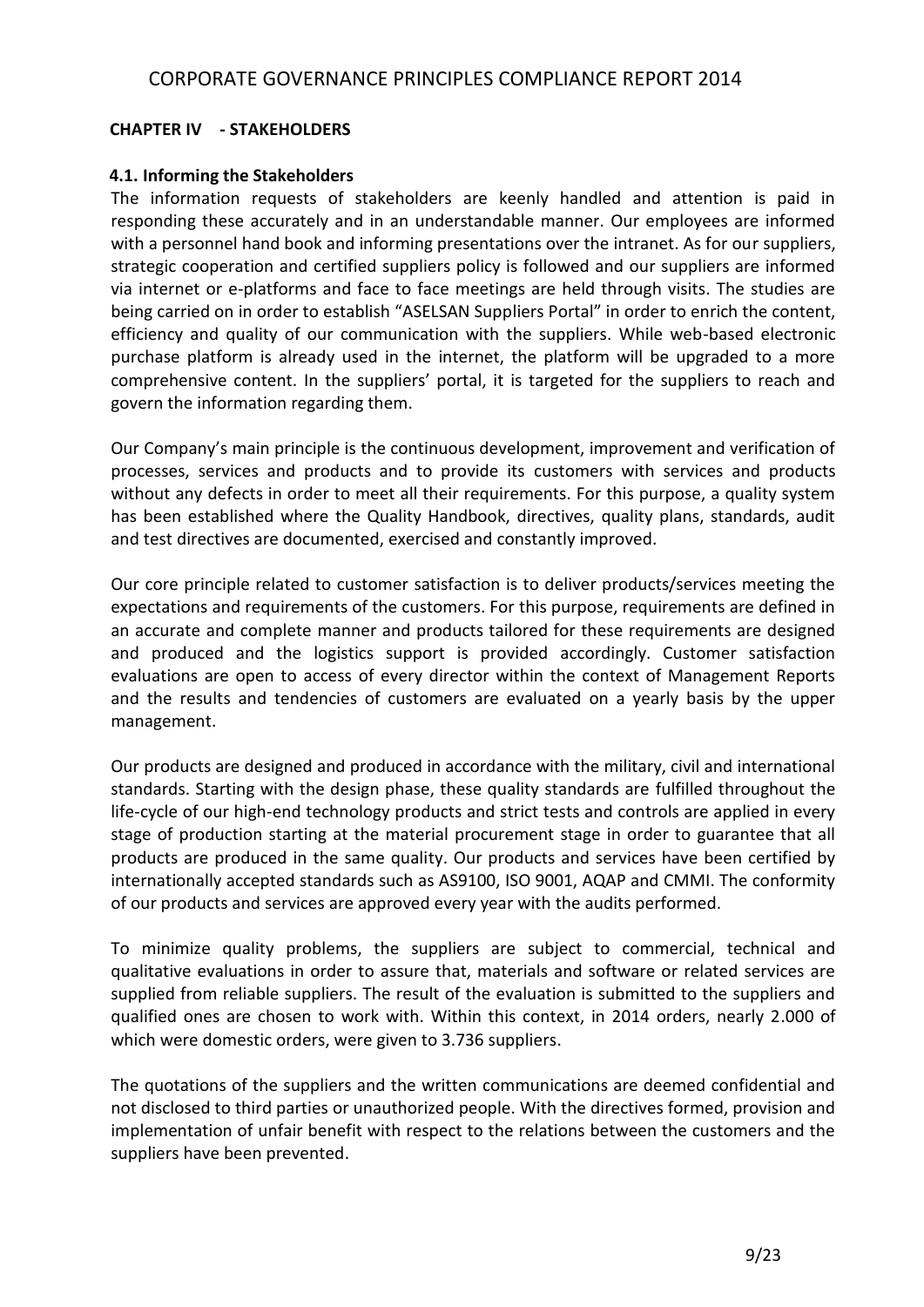ASELSAN Magazine published every 4 months provides information regarding the activities, technical issues and up-to-date social events. Hardcopies of ASELSAN Magazine is delivered to the end users of ASELSAN products, shareholders who participated to the General Assembly Meeting, company employees and other related parties and uploaded to the website right after it is published.

The Compensation Policy can be accessed from our company's website under Corporate Governance title.

The members of the Board of Directors and the executives do not perform any activities that may cause shareholders to incur losses or may diminish the Company assets.

It is resolved that the actions to be taken with regard to the article of Corporate Governance Principles "The company builds the necessary mechanisms through which the stakeholders may inform the corporate governance committee or audit committee about the transactions of the company which are in contradiction with the related regulation and are ethically inappropriate." shall be coordinated by the Audit Committee and the studies regarding this issue are carried on.

#### **4.2. Participation of Stakeholders in the Management**

In the Articles of Association, there are no provisions regulating the participation of the stakeholders in the management. However, their participation to management shall be supported provided that it does not corrupt the Company activities.

The corporate governance structure of the Company gives the opportunity to all stakeholders including the employees and representatives to convey their worries with regard to transactions which are inappropriate in terms of legality and ethics.

The Company employees have the opportunity to convey their expectations and requests through the representatives. The Company employees are informed about their financial and social rights over the intranet. Besides, there is an Employee Representative Agency in the Company where 45 representatives are present and which is formed by the Company personnel to enable the contact between the Company personnel and the management.

The periodical meetings held with the employee representatives are the platforms where employers and employees exchange their wishes, requests and opinions regarding the implementations. The meeting minutes formed as the result of these meetings are announced to all personnel through the employee representatives' page on the intranet. The presidency of the employee representative is performed by Yasin Zengin and the coordinator role is carried out by Mert Kovuk. The duties and authorizations of the Employee Representative Agency is to convey the wishes, proposals and problems of the group personnel represented and to share the received opinions with the group personnel and to pay efforts to provide an open and efficient communication between the personnel and the management.

#### **4.3. Human Resources Policy**

The human resources policy of our Company is to adopt an understanding which adds successful and dynamic talents to ASELSAN family required pursuant to the vision of ASELSAN,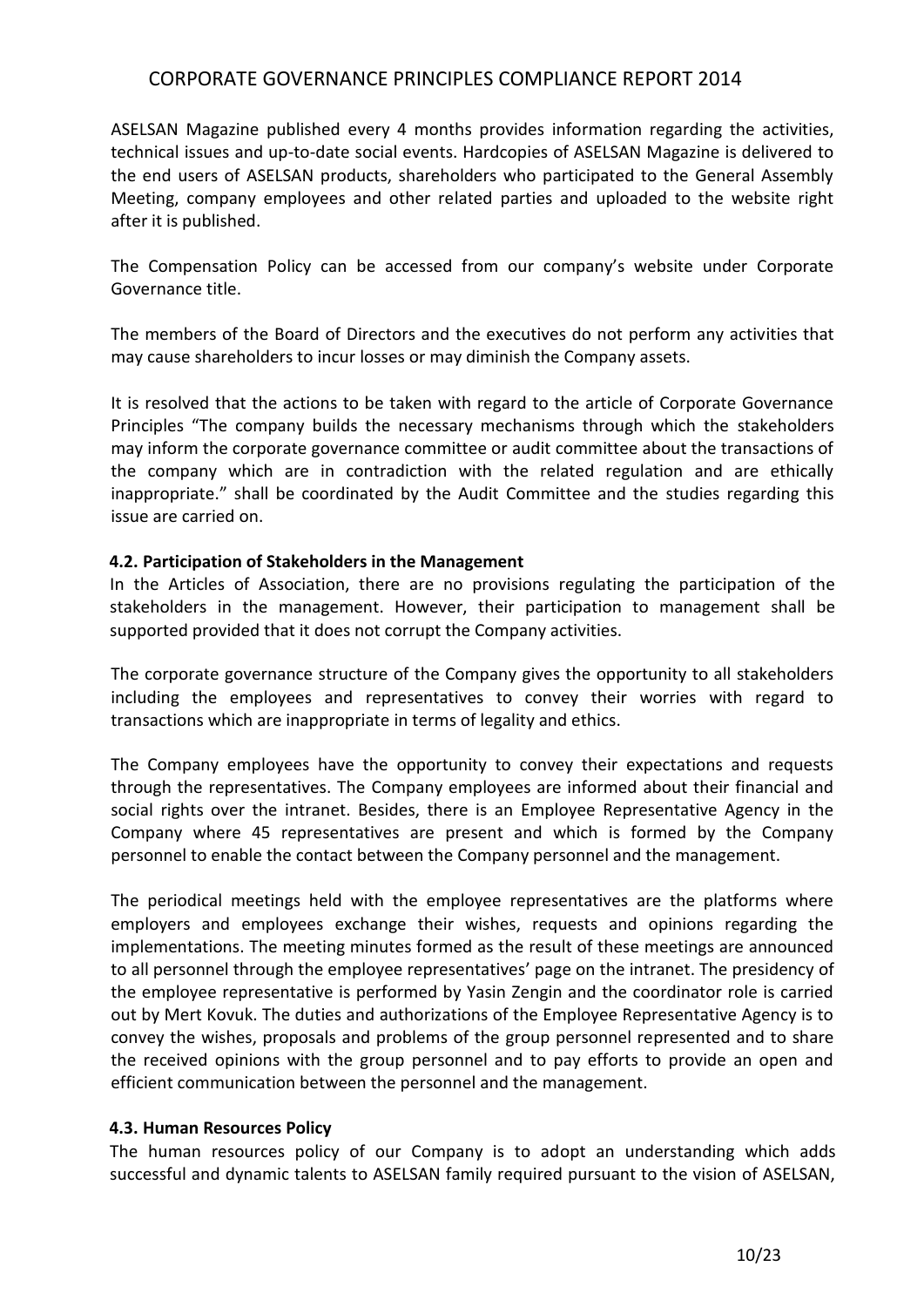which contributes to the sustainable success of ASELSAN with employee oriented approaches, adds value and which takes side of its employee at all times.

Within this scope and pursuant to the vision, mission and the principles of the Company, regulations have been set out pertaining to the working conditions of the personnel, their qualifications, recruitment, promoting, remuneration, rewarding, dismissal, disciplinary treatments, rights, tasks and liabilities and other personal rights.

56% of our employees stand for the engineering group, 31% for the technician group 7% for the administrative group, 3% for the office personnel and 3% of the worker group.

Among the company personnel, there are 1 chief engineer, 1 leader, 17 personnel representing the engineers, 20 personnel representing the technicians, 2 personnel representing the bureau personnel and 4 personnel representing the workers, which make up a total of 45 personnel representatives.

There were no complaints related to discrimination from the employees in 2014. Performance and rewarding policies are announced to all of our employees through Company directives.

#### **4.4. Ethical Rules and Social Responsibility**

The ethical rules of our Company have been written and were published on our website. Furthermore, in order to integrate and develop the ethical rules with the implementations, an Ethical Committee was established to meet the evaluation, direction, consulting and recommendation requirements and create shared knowledge.

"Ethical Principles and Behaviour Rules" document is announced to all ASELSAN personnel with all its exhibits and the personnel makes a written commitment that s/he acknowledges the information and ethical values. When an amendment or an update is made on this document, the changes are made known to all the personnel and training programs about these changes are organized if deemed neccessary.

Ethical Committee comprises of ten members, the chairmanship of the Committee is executed by the Human Resources Management Vice President and the secretariat is handled by Human Resources Director. Other members are the representatives indicated by sectors; the Law Department and Central Procurement Department charged by the CEO. If there are no changes in the organization, the Ethical Committee members serve at least for five years.

Ethical Committee meets 4 times a year unless an application or disobedience is present. CEO or any member of the committee can call a meeting. Beyond intervening in applications and disobedience, Ethical Committee represents reason and conscience of ASELSAN and works to increase the awareness in ASELSAN family. When there is an application, required research conclusions and necessary documents are forwarded to Ethical Committee. Committee Chairman presents these to the CEO and a parallel investigation is carried out. At the end of this investigation, necessary steps are taken in accordance with relative law and ASELSAN regulations. The applications and disobedience is reported periodically in Board of Directors meeting.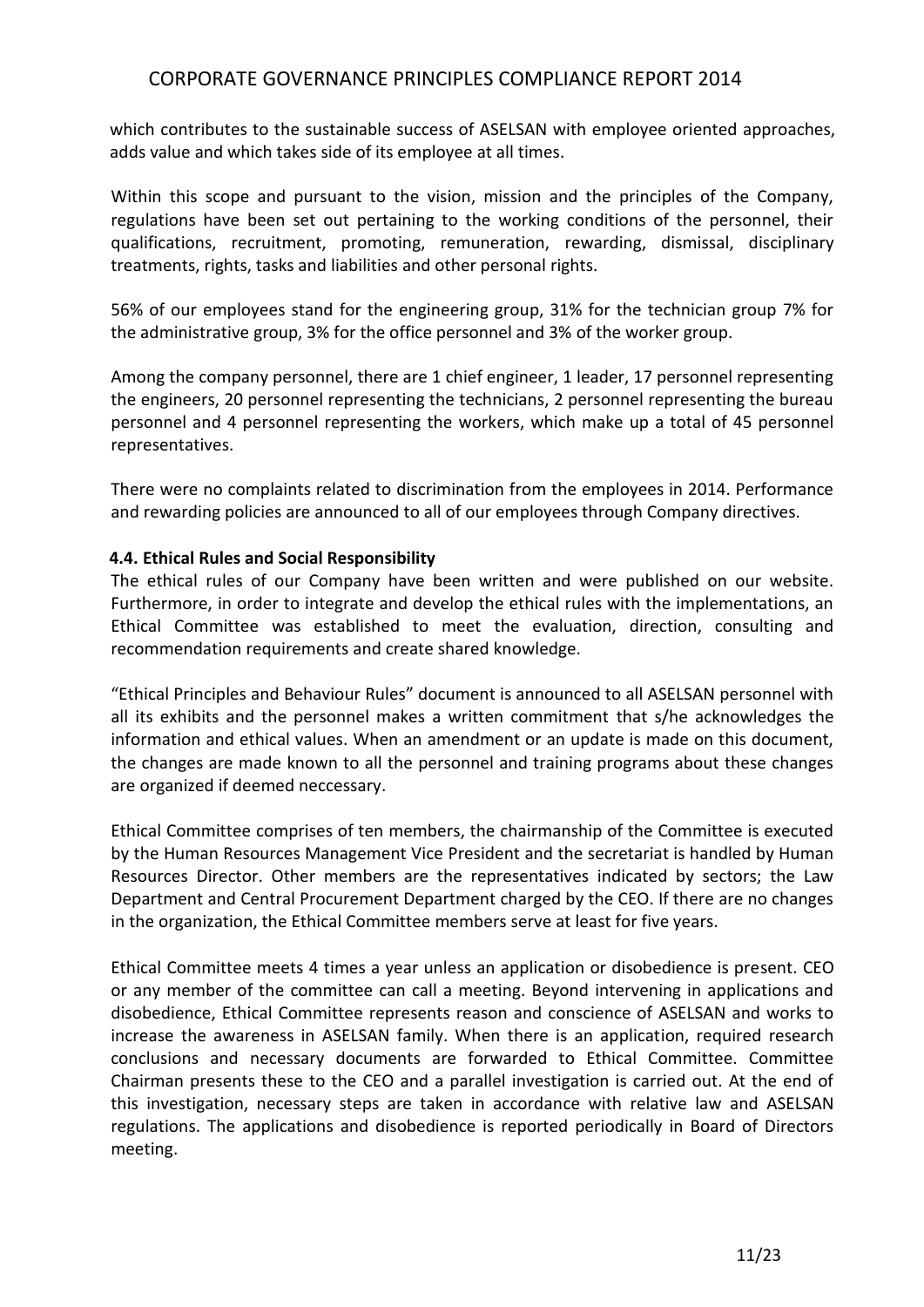The setting and execution with respect to confidentiality principles of a mechanism, where the complaints regarding our Company's transactions which are against legislation and unethical, is the responsibility of Audit Committee. Committee's efforts regarding this issue are in progress.

An independent British institution, Carbon Disclosure Project (CDP) which reports how the risks of climate changes are managed by the companies announced the 2014 results of the Turkey Carbon Transparency Project. ASELSAN, who attended the project for the second time, has increased its previous rating and conducted successful activities regarding climate change. ASELSAN, being proud to work to leave a better world for the future generations, shall continue to take place in the national and international platforms with respect to sustainability and climate change matters with its leading applications.

Our Company is sensitive on the social activities which are supported in favour of the public in general and are respectful towards its environment. The greenhouse gas emissions of our Company are calculated by taking the TS ISO 14064 and Green House Protocol as the reference and are monitored all the time. We have certifications for ISO 14001 Environmental Management System and OHSAS 18001 Work Health and Safety Integrated Management System. In addition, since 2013 for each new personnel recruited a tree is planted.

In 2014 our Company sponsored; the activities of Turkish Armed Forces Rehabilitation and Care Center Handicapped Sports Club, the "Workshop of Microelectronic Technology, Signal Detection and Processing of Circuits and Systems for Defence and Space" which was organized by Sabancı University on 19/06/2014 - 20/06/2014 and has supported the competition "New Ideas New Jobs" organized by METU and METU Teknokent in 2014 in Defence Industry category.

### **CHAPTER V - BOARD OF DIRECTORS**

### **5.1. Structure and Formation of Board of Directors**

In our Company, 3 members of 9 members of Board of Directors are independent members. The duties of Nomination Committee are executed by Corporate Governance Committee. The report regarding the evaluation of the list of Independent Members of Board of Directors prepared by Corporate Governance Committee on 26/02/2014 was presented to Board of Directors on 27/02/2014 and the CV's and independence declarations of 3 nominees were announced on our website to public on 05/03/2014. As a result of the voting at the General Assembly Meeting on 31/03/2014, 3 nominees were elected as Independent Members of Board of Directors. There were no cases to eliminate the independency of the Independent Members of the Board of Directors in 2014.

The CVs of the Members of the Board of Directors are included in the 2014 annual report and the information with respect to their duty terms is provided in the table below.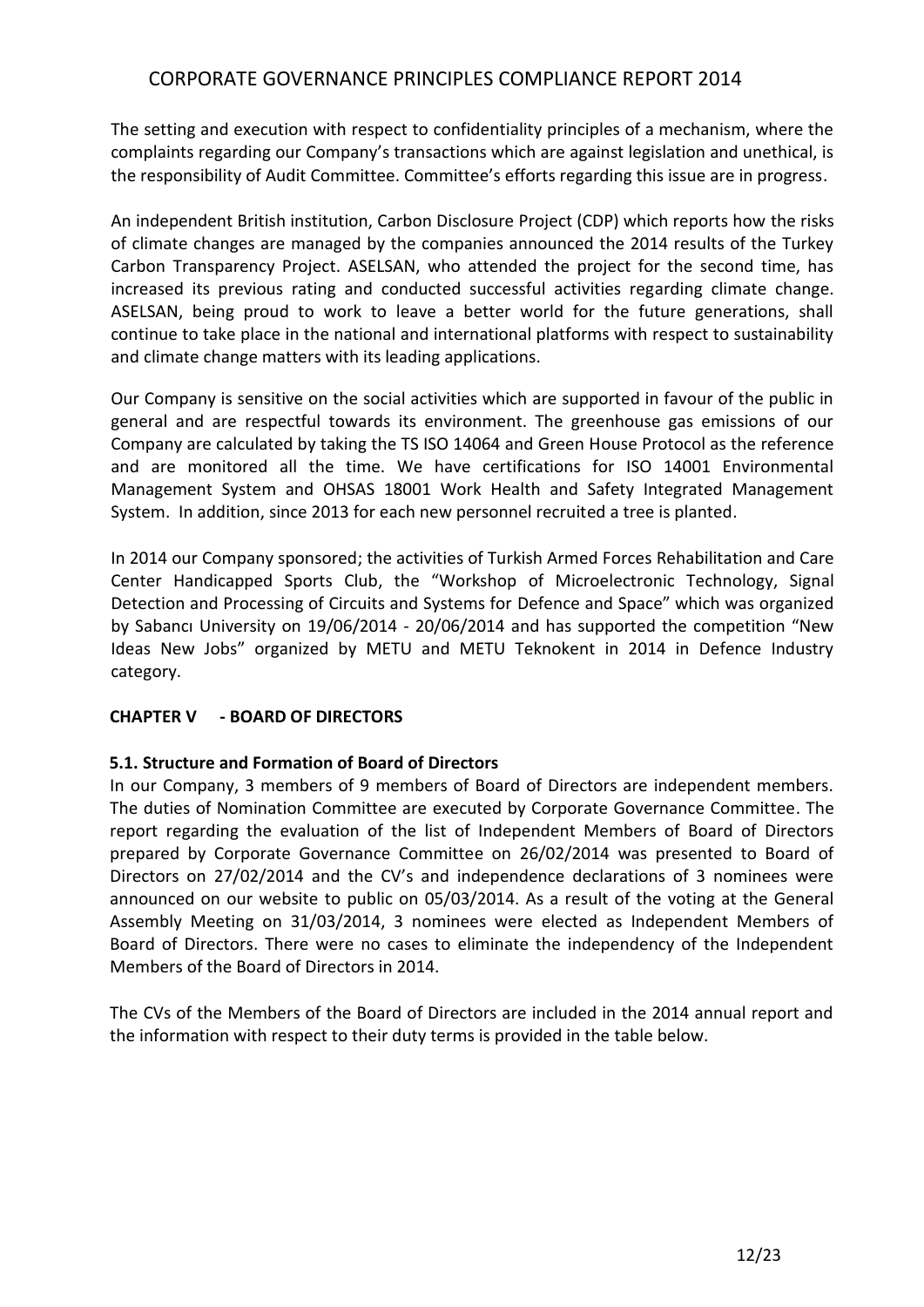| <b>Name Surname</b>           | <b>Duty</b>                               | <b>Election</b><br>Date                 | <b>Termination</b><br>Date                                | Responsibilities other than the<br>Company                                                                                                                                                                                                                                                                                     |
|-------------------------------|-------------------------------------------|-----------------------------------------|-----------------------------------------------------------|--------------------------------------------------------------------------------------------------------------------------------------------------------------------------------------------------------------------------------------------------------------------------------------------------------------------------------|
| Hasan<br><b>CANPOLAT</b>      | Chairman /<br><b>Managing Member</b>      | March 2014                              | <b>March 2015</b>                                         | Consultant of Ministry of<br><b>National Defence</b>                                                                                                                                                                                                                                                                           |
| Murat ÜÇÜNCÜ                  | Vice Chairman /<br><b>Managing Member</b> | March 2014                              | <b>March 2015</b>                                         | $\overline{\phantom{a}}$                                                                                                                                                                                                                                                                                                       |
| Ziya AKBAŞ                    | Independent<br>Member                     | <b>March 2014</b>                       | <b>March 2015</b>                                         | Turkish Patent Institute - Brand<br>Representative, Public<br>Supervision Institute -<br>Independent Auditor, R.T.<br>Ministry of Labour Social and<br>Security - Official Mediator,<br>TURMOB - Expertise on<br>Author's Rights and Financial<br><b>Matters</b>                                                               |
| Ahmet Can<br>ÇEVİK            | Member                                    | March 2014                              | <b>March 2015</b>                                         | $\qquad \qquad \blacksquare$                                                                                                                                                                                                                                                                                                   |
| Celalettin<br><b>DÖVER</b>    | Independent<br>Member                     | March 2014                              | <b>March 2015</b>                                         | Consultant of the CEO of Türk<br>Telekomünikasyon A.Ş.                                                                                                                                                                                                                                                                         |
| Oral ERDOĞAN                  | Independent<br>Member                     | March 2014                              | <b>March 2015</b>                                         | Rector of Piri Reis University,<br>Consultant of Chamber of<br>Shipping, Consultant of Turkey<br>Ship Building Businessman<br>Union, Member of the Board of<br><b>Istanbul Maritime R&amp;D</b><br>Publishing and Consultant Inc.,<br>Member of the Board of Turksat<br>Satellite Communication and<br>Cable TV Operating Inc. |
| <b>Ahmet KESİK</b>            | Member                                    | March 2014                              | <b>March 2015</b>                                         | Lecturer in Yıldırım Beyazıt<br>University Faculty of Politics<br><b>Public Finance Theory</b><br>Department                                                                                                                                                                                                                   |
| Sedat<br><b>NAZLIBİLEK</b>    | Member                                    | <b>BoD</b><br>Decision on<br>25/06/2014 | <b>First General</b><br>Assembly<br>Meeting to<br>be held | Lecturer in Atılım University<br><b>Mechatronics Engineering</b><br>Department                                                                                                                                                                                                                                                 |
| Mustafa Murat<br><b>ŞEKER</b> | Member                                    | March 2014                              | <b>March 2015</b>                                         | Head of Department of Naval<br>Platforms in Undersecretariat<br>for Defence Industries                                                                                                                                                                                                                                         |
| <b>Faik EKEN</b>              | <b>CEO</b>                                | May 2014                                | $\qquad \qquad \blacksquare$                              |                                                                                                                                                                                                                                                                                                                                |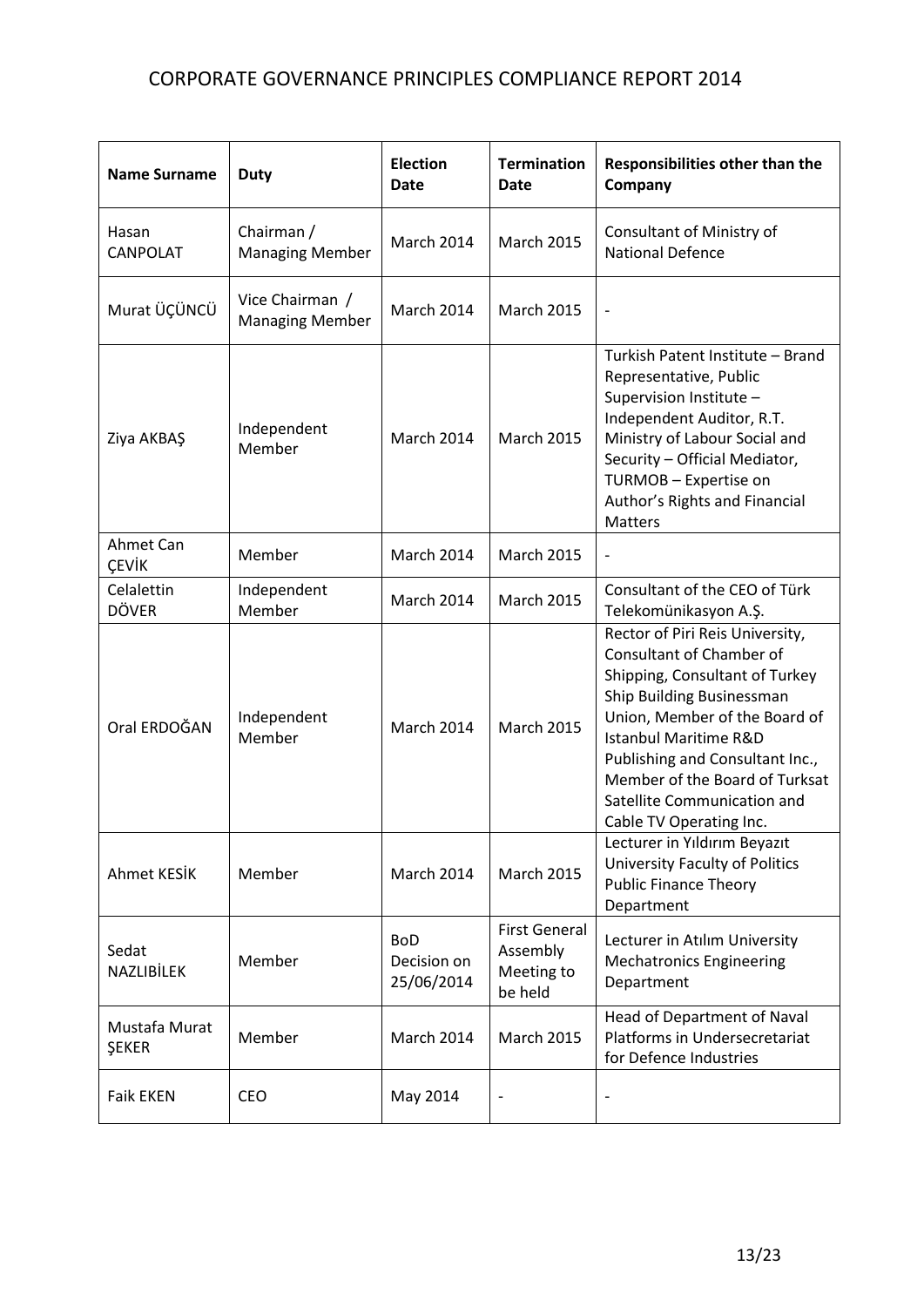In article 13 of the Articles of Association titled "Duties and Authorization of the Board of Directors", the duties and authorization of the Board of Directors have been defined. Besides, the Board of Directors Working Directive also describes the Duties and Authorization of the Board of Directors. With the article 14 of the Articles of Association titled "Assignment of the Authorization to the CEO", the assignment of the authorization of the Board of Directors to the CEO has been set out. The duties and authorization of the executives are described in the "Duties and Responsibilities Directive" formed within the Company.

The duties of the Members of the Board of Directors and of the CEO carried out outside the Company, information regarding the term of office and the statements of the board of members with respect to their independencies:

- There are no members of Board of Directors carrying out an executive duty.
- The statements of independence of the Independent Members of the Board of Directors have been provided at the annex of the Compliance Report.
- The Members of the Board of Directors fulfill their duties without any interest or benefit and pursuant; to the liabilities and authorizations undertaken by the Board of Directors and to the regulations of the Turkish Code of Commerce and CMB.
- Members of the Board of Directors are liable not to enter into any commercial treatments directly or indirectly with the Company that coincides with the Company objectives, on their behalf or on behalf of others without the consent of the General Assembly.

#### **5.2. Principles of Activity of Board of Directors**

Board of Directors carries out its duties and responsibilities determined with reference to Turkish Commercial Code (TCC), Capital Market Law and Articles of Association. In this context, the basis of duties and operations are indicated in details in ASELSAN Board of Directors Working Directives.

The agenda of the Board of Directors meetings is formed with the proposals of the Members of the Board of Directors and the committees and the CEO, it is afterwards evaluated by the Board of Directors Chairman and finalized. The subjects emerged as urgent and which are considered worthwhile to discuss may be added to the agenda during the Board of Directors meeting.

As per article 10 of the Articles of Association, the Board of Directors assemble when required and at least once a month. The number of Board of Directors Meetings in 2014 was 49, where 34 of the decisions in the meetings are interim decisions. All of the Members of the Board of Directors attended 78% of the meetings.

The place, date, time and agenda of the next meeting is decided at the Board of Directors Meetings. Documents pertaining to the meeting agenda are sent to the members of Board of Directors at least 3 work days before the meeting by the Presidency.

The Members of the Board of Directors attend the meetings and fulfill their duties as per their authorization and responsibilities. The members who do not attend the meetings submit their excuses.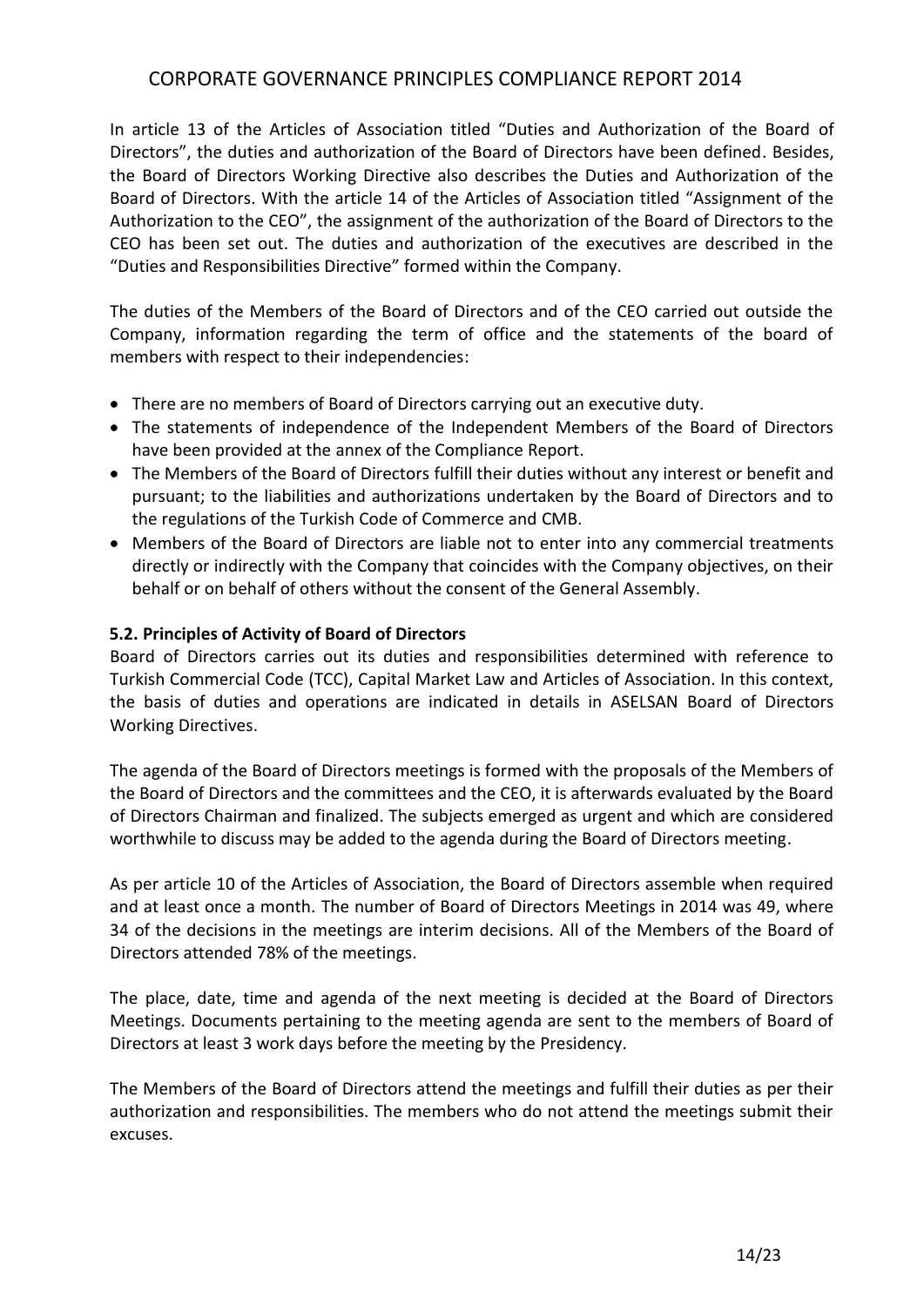Board Office is established under Board of Directors in order to coordinate necessary issues in the name of the Board, particularly the relationships with the Presidency and TAFF, to execute planning and support the Board of Directors' operations.

All members have one right to vote, including the chairman. If the numbers of votes are equal, the vote of the chairman does not change the result. Abstaining is not possible, either rejection or acceptation is voted. The vote of the abstaining member is considered as a rejecting vote. The member casting a reject vote states the ground for this in the meeting minutes and undersigns it. According to the article 11 of the Articles of Association titled "Quorum of Meeting and Decision Making"; "The provisions of the TCC, Capital Market Law, regulations of the Capital Markets Board in connection with corporate governance and other relevant legislation are taken into account with respect to the meetings and decision making quorums of the Board of Directors as well as with respect to any Board of Directors members assuming duties and positions outside the Company. Any action and resolutions taken by the Board of Directors without complying with the Corporate Governance Principles, which are made mandatory as to be complied by the Capital Markets Board, are invalid and considered as in contrary to the Articles of Association". There were no related party transactions or any other significant issue, which had to be submitted to the approval of the general assembly, since they were not approved by the Independent Members of the Board of Directors.

The signed decisions are made available to the follow up of the Members of the Board of Directors and Executive Committee Members in the electronic platform.

In accordance with the article 4.2.8 of Capital Markets Board Corporate Governance Communiqué; Executive Liability Insurance Policy was signed for Board of Directors members on 18/07/2014 with the total liability amount of USD 60.000.000,- which corresponds to more than 25% of the paid-in-capital of our Company, with a validity period of 1 year.

### **5.3. Number of Committees Formed in the Board of Directors with Their Structures and Independency**

As per the title "Committees Formed in the Board of Directors" in the Communiqué Regarding Determination and Implementation of Corporate Governance Principles by the Capital Markets Board, our Company's Board of Directors, in the meeting dated 10/04/2012, formed an Audit Committee, Corporate Governance Committee and Early Detection and Management of Risk Committee and announced this to the public. There are no Nomination and Remuneration Committees within the Board of Directors and the duties of these are carried out by the Corporate Governance Committee.

The directives of Audit Committee, Corporate Governance Committee and Early Detection and Management of Risk Committee are made available at the website of our Company. The Independent Members of the Board of Directors and four members of the Board of Directors have duties in more than one committee. This is because it is mandatory that all members of the Audit Committee and the chairman of the other committees should be Independent Members of the Board of Directors.

Boards of Directors have made the annual evaluation of the committees composed under its structure and the evaluation report is available in 2014 Annual Report.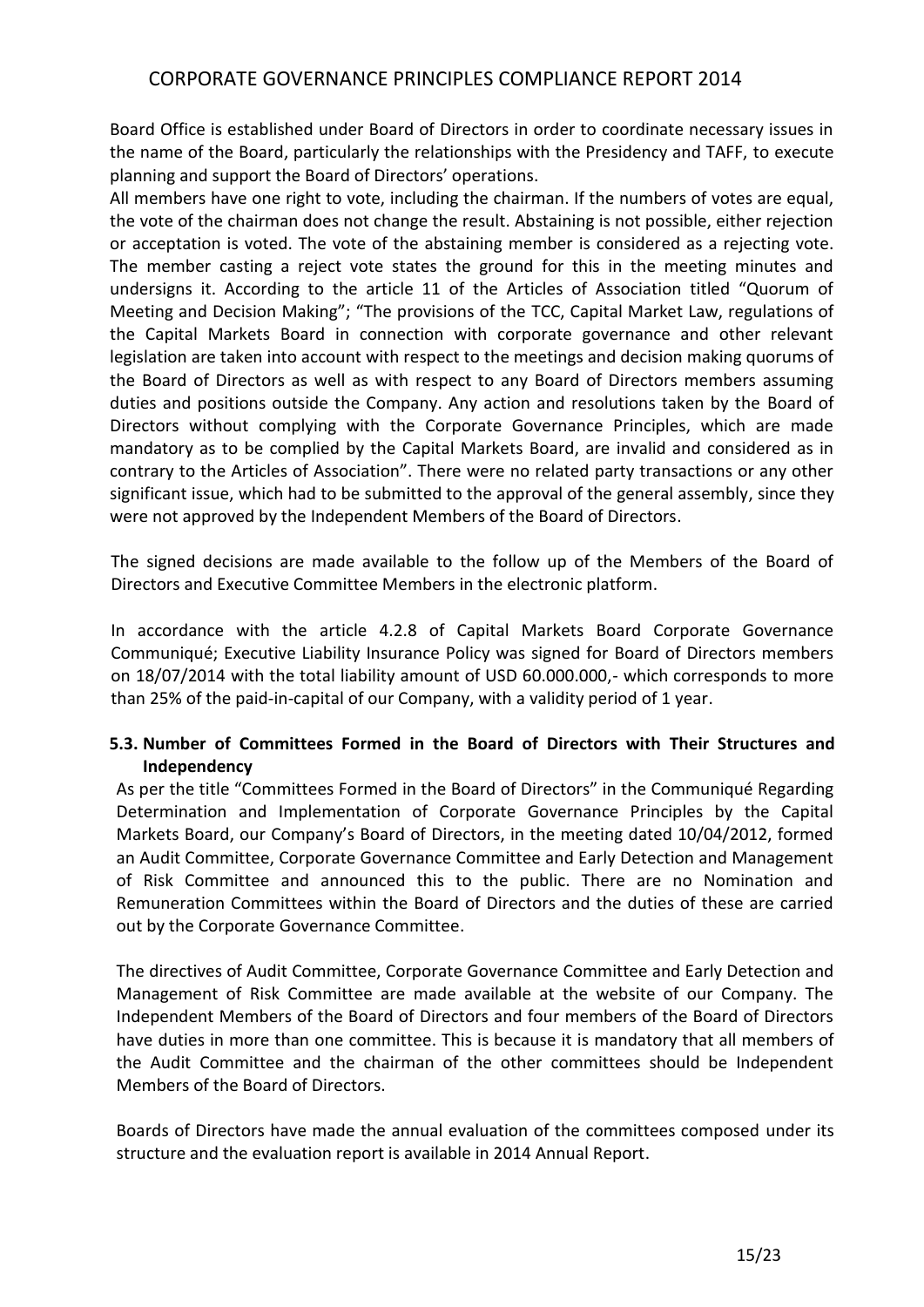#### **AUDIT COMMITTEE**

Ziya AKBAŞ ................................ Chairman/Independent Member of Board of Directors Oral ERDOĞAN.......................... Member/Independent Member of Board of Directors Celalettin DÖVER....................... Member/Independent Member of Board of Directors

The main duties of the Audit Committee that were set out in the "ASELSAN Audit Committee Work Directives" regulating the working principles of Audit Committee are as follows;

- To enable the disclosure of the financial data of ASELSAN, to pursue the operation and efficiency of the accounting system, independent audit, internal audit and internal control system of the company,
- To assemble at least every 3 months, to share the meeting minutes with the Board of Directors

Meetings were held by Audit Committee on dates 05/03/2014, 12/05/2014, 19/08/2014 and 10/11/2014 regarding the financial statements with the participation of the relevant independent audit company in 2014.

In order to maintain the efficiency of internal audit, attention was paid to strengthen the cooperation with Internal Audit Presidency and to the supervision of internal audit activities, direct and continuous communication was established between Audit Committee and Internal Audit Presidency. A dimension of this communication; Audit Committee- Internal Audit Presidency coordination meetings, were held five times on dates 12/05/2014, 24/09/2014, 22/10/2014, 27/11/2014 and 22/12/2014.

The Committee was active in two main topics in 2014.

#### **i. Independent Audit Activities and Works Regarding the Audited Financial Statements:**

"Communiqué on Financial Reporting in Capital Markets" Serial:II, 14.1 regulated the preparation of financial reports and their basis, principles of presentation to the relevant parties. December 2013, March 2014, June 2014 and September 2014 financials and Board of Directors reports were prepared in accordance with the communiqué numbered II, 14.1, and submitted to Board of Directors by Audit Committee and presented to the public via Public Disclosure Platform.

The procurement process for independent audit services was handled by the Procurement Department and the purchasing decision that the service shall be provided by Deloitte was made by Board of Directors. The resolution was submitted for approval on the General Assembly Meeting dated 31/03/2014 and was accepted.

#### **ii. Internal Audit Presidency:**

Within the scope of the internal audit activities of the Company, the relations between the Internal Audit Presidency and the Board of Directors have been carried out through Audit Committee. A direct and continuous contact between Audit Committee and Internal Audit Presidency is present.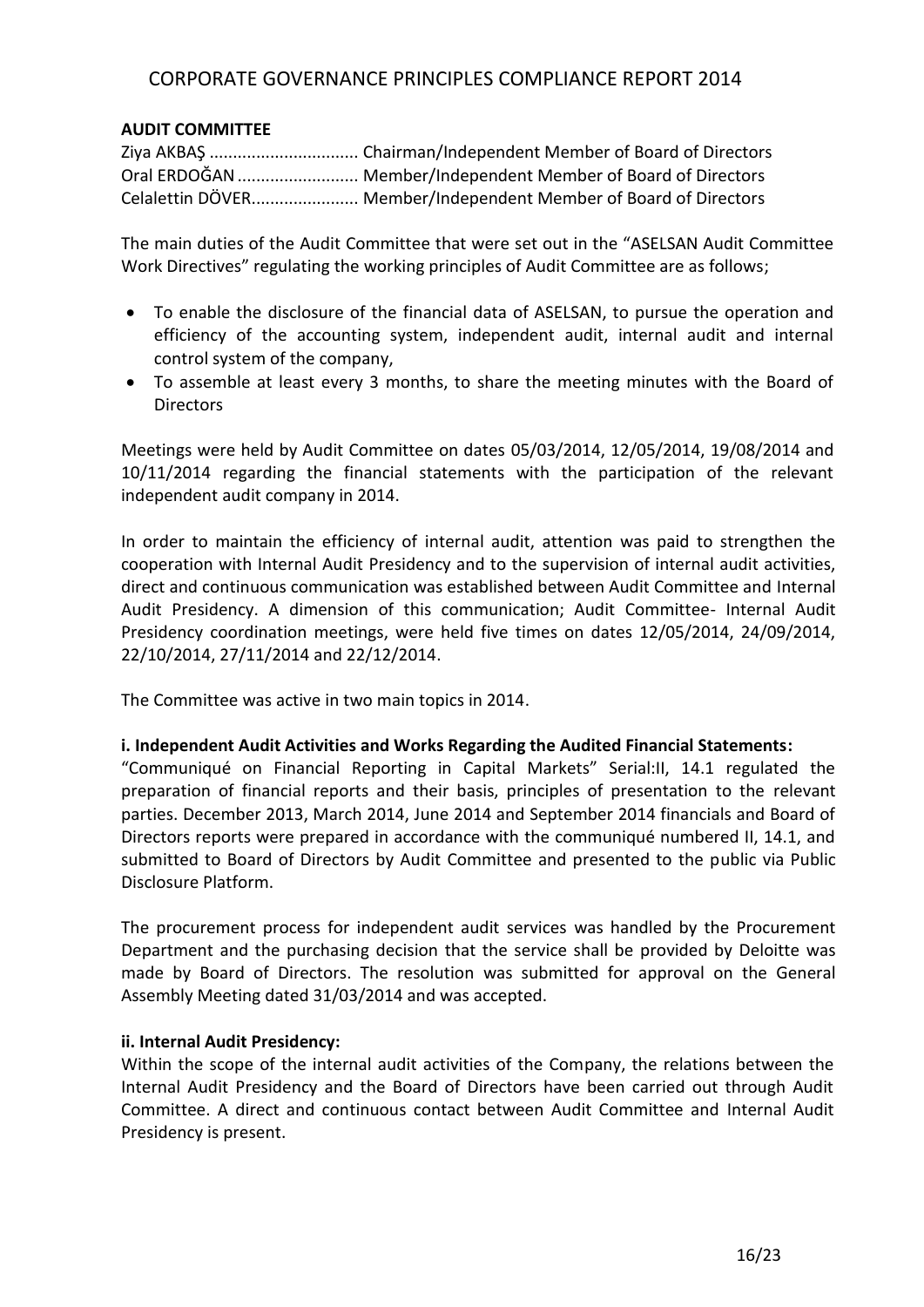### **CORPORATE GOVERNANCE COMMITTEE**

| Committee Members (2014 January - March) |                                                                               |
|------------------------------------------|-------------------------------------------------------------------------------|
|                                          | Cumhur Sait Şahin TULGA Chairman/Independent Member of the Board of Directors |
|                                          | Erhan AKPORAY Member/Vice Chairman of the Board of Directors                  |
|                                          | Hasan CANPOLAT Member/Member of the Board of Directors                        |
|                                          |                                                                               |
|                                          | Mustafa Murat SEKER  Member/Member of the Board of Directors                  |
|                                          | Murat ÜÇÜNCÜ Member/Member of the Board of Directors                          |

Committee Members (2014 March - June)

| Ahmet Can CEVIK  Member/Member of the Board of Directors |
|----------------------------------------------------------|
| Nilüfer ÖZDOĞAN  Member/Member of the Board of Directors |
|                                                          |

| Committee Members (2014 June - December) |                                                              |
|------------------------------------------|--------------------------------------------------------------|
|                                          |                                                              |
|                                          | Ahmet Can CEVIK  Member/Member of the Board of Directors     |
|                                          | Mustafa Murat SEKER  Member/Member of the Board of Directors |
|                                          |                                                              |

The main duties of the Corporate Governance Committee were set out in the "ASELSAN Corporate Governance Committee Work Directives" as follows:

- To carry out studies for the implementation of Corporate Governance Principles in the Company,
- To observe whether the Corporate Governance Principles have been implemented or not and if not implemented to determine the grounds for this and the conflicts of interest arising due to not complying with these principles and to make proposals for improving the status,
- To monitor the studies of the Investor Relations Department.
- Corporate Governance Committee assembles every 3 months and in every situation when necessary. The meeting minutes are submitted to the Board of Directors.

The Corporate Governance Committee assembled five times within the activity year 2014 on dates, 29/01/2014, 26/02/2014, 16/06/2014, 27/08/2014 and 24/12/2014. The meeting minutes of the Committee may be reached on our website. The committee was active in three respective tasks in 2014:

### **i. Operations of Investor Relations Department:**

Investor Relations Department have attended all the meetings in 2014, performed secretariat procedures of the committee with regard to "ASELSAN Corporate Governance Committee Working Directive" and informed the committee periodically about the tasks carried by investor relations department.

The duty of monitoring the operations of Investor Relations Department was given to Corporate Governance Committee with respect to the Communiqué on Corporate Governance. In 2014, the tasks carried by Investor Relations Department which are; the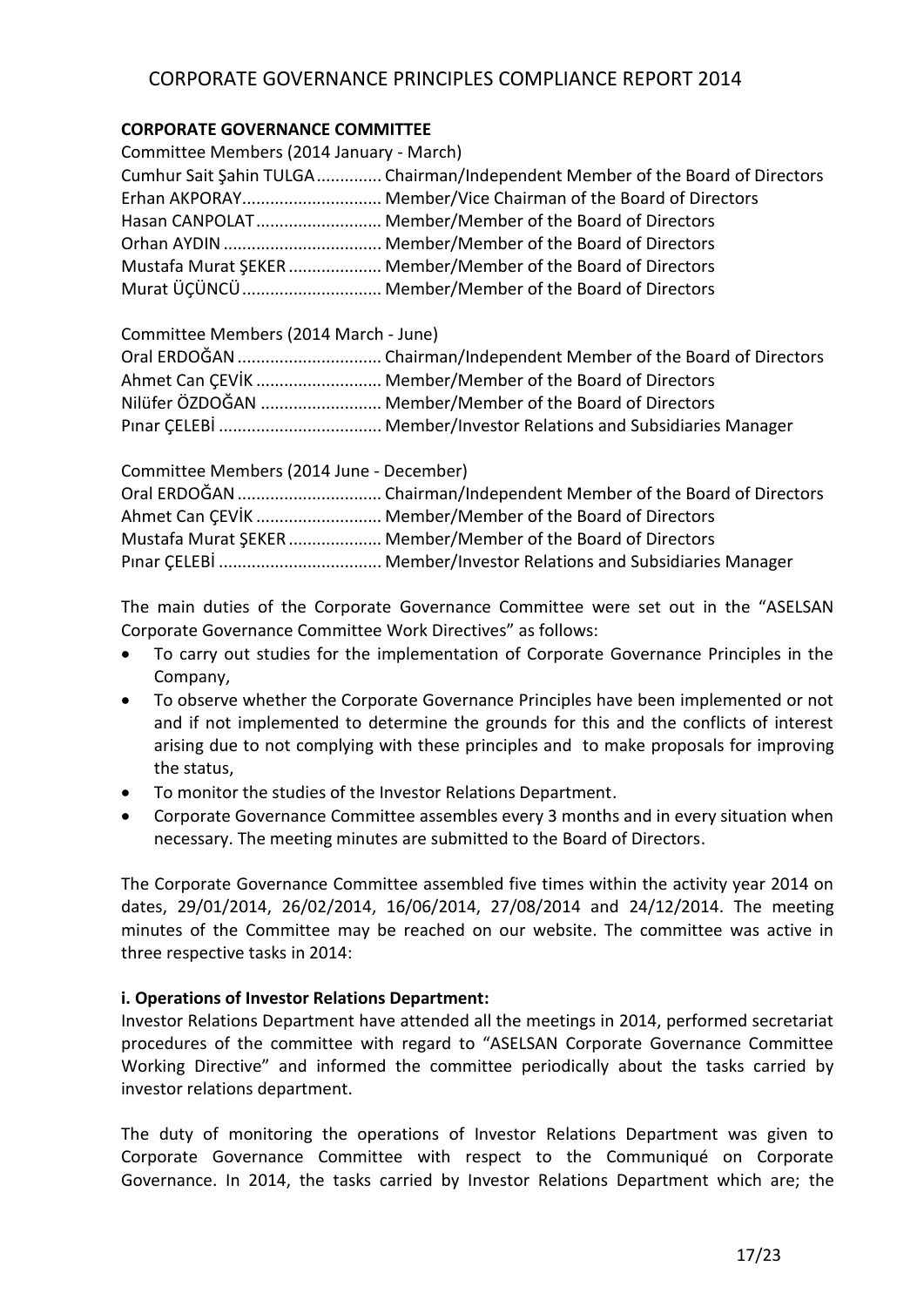applications for amendment in Articles of Association, organization of General Assembly meeting for 2013, corporate governance rating process, independent board member election process, corporate governance rating report, corporate governance committee report, compliance with the corporate governance principles report, operations regarding the compliance to new Capital Markets Law and the revised Secondary Legislation, BİST Sustainability Index and sustainability tasks performed in ASELSAN, material event disclosures made with respect to Capital Markets Board, analyst and/or investor meetings the department attended and the tasks carried to keep "Investor Relations" page of our Company's website updated, have been monitored by the Committee.

#### **ii. Corporate Governance Rating:**

The evaluation of corporate governance rating performed by SAHA Corporate Governance and Ranking Services on 13/12/2012 were concluded during the last quarter of 2013. According to the review, the score of 13/12/2013, 8,77 out of 10, was revised as 9,07 out of 10. SAHA has revised the 2013 corporate governance ratings of all its customers, regarding the resolution of Capital Market Board's meeting numbered 4/105 held on 01/02/2013. The update is caused by the revision of 2013 corporate governance ratings within the context of renewed rating principles and is a result of change in methodology. Within this context, our rating, which had been confirmed as 9,07 over 10 on 13/12/2013, has been revised as 8,57 over 10. Because of this revision, almost all the companies' ratings have been effected negatively. As a result of the efforts made for improving Corporate Governance Rating during 2014, ASELSAN's corporate governance rating was updated as 9,09 over 10 on 12/12/2014 by SAHA A.Ş. Our Company's share has been listed in the corporate governance index since the date 14/12/2012 which it first entered the index. Rating reports can be accessed on the company website.

### **iii. Election of Independent Board Members**

As given by Corporate Governance Principles, the responsibility of evaluating and reporting the nominations and their independency status is given to the Nomination Committee, in companies where this committee is not formed because of the structure of the Board of Directors, the responsibility is given to Corporate Governance Committee. Within this context, the evaluation of nominations which were made until the end of February 2014 was carried on by the Committee and the resulting nominee list was presented at the Board of Directors meeting on 27/02/2014. The list was proposed to shareholders' voting on General Assembly Meeting on 31/03/2014 and as a result, Ziya AKBAŞ, Celalettin DÖVER and Oral ERDOĞAN were elected as independent members to serve for 1 year.

#### **EARLY DETECTION AND MANAGEMENT OF RISK COMMITTEE**

"Early Detection and Management of Risk Committee", which was established with the resolution of ASELSAN Board of Directors on 10/04/2012, 720/1 executes its operations within the framework of regulation ASY-01-066.

The Committee members have changed in accordance with the ASELSAN Board Resolution dated 31/03/2014 and numbered 809/1.e. The members are listed below: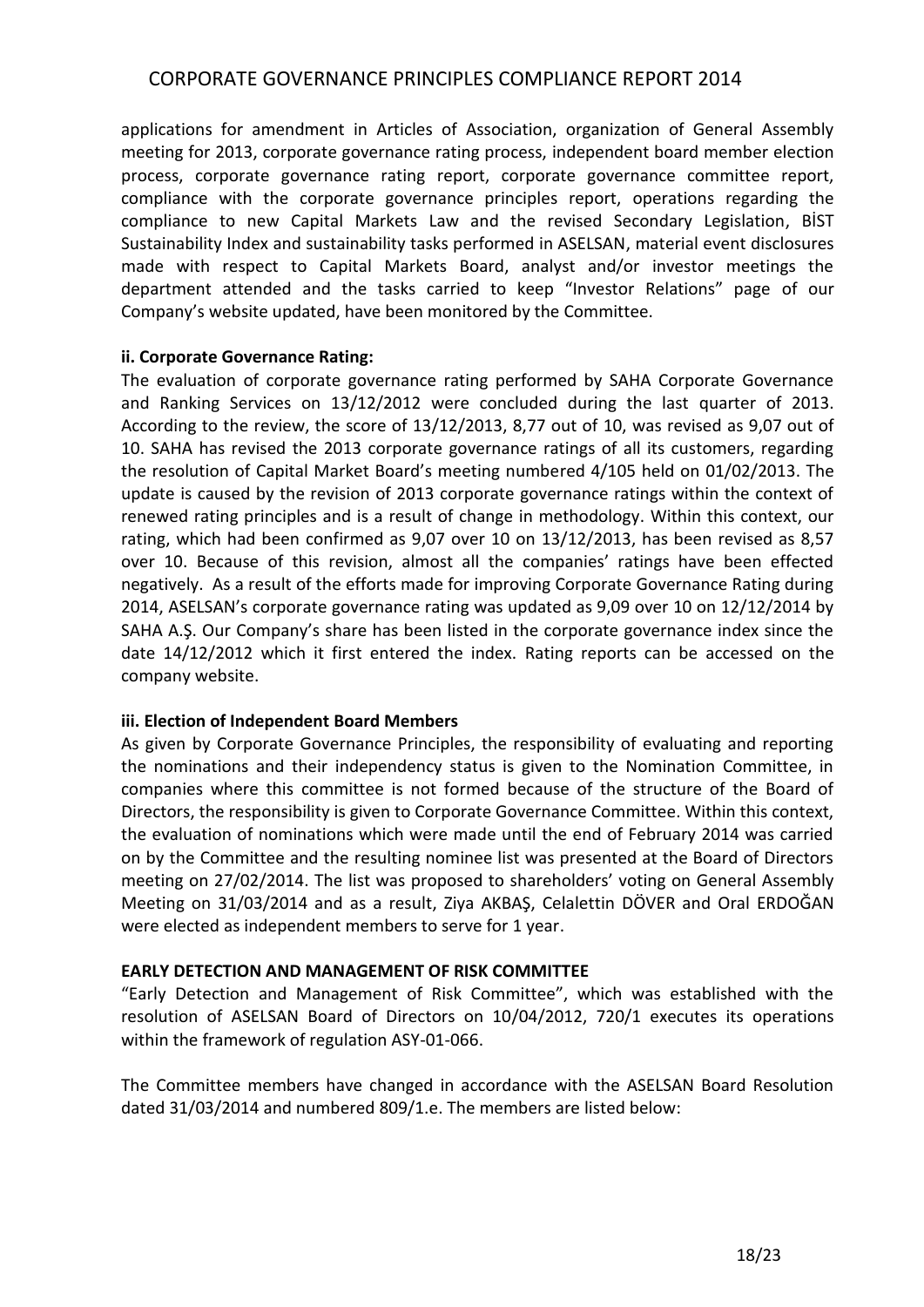Committee Members (2014 January - March)

| Lamia Zeynep ONAYChairman/Independent Member of the Board of Directors |
|------------------------------------------------------------------------|
| Erhan AKPORAYMember/Board of Directors Vice Chairman                   |
| Hasan CANPOLATMember/Member of the Board of Directors                  |
| Murat ÜÇÜNCÜMember/Member of the Board of Directors                    |
| Mustafa Murat SEKERMember/Member of the Board of Directors             |
|                                                                        |

Committee Members (2014 April - December) Celalettin DÖVER……………….Chairman/Member of the Board of Directors Ahmet KESİK………………………Member/Member of the Board of Directors Ahmet Can ÇEVİK……………….Member/Member of the Board of Directors

The committee continues its studies in determining the risks which may prevent ASELSAN from reaching its goals; governing these risks in accordance with the company's risk handling profile, its reporting; consideration through decision mechanisms and establishment of internal control. In this respect, in 2014 the committee held 6 meetings on 18/02/2014, 29/04/2014 25/06/2014, 27/08/2014, 22/10/2014 and 25/12/2014. Committee's works are summarized below:

- "2013 Evaluation Report" was prepared and submitted to Board of Directors' information on February 2014.
- "Corporate Risk Evaluation Report" was completed and has been submitted to Board of Directors on February 2014, April 2014, June 2014, August 2014, October 2014 and December 2014. Within the context of the operations followed with the report;
	- Important risks beared by ASELSAN were identified and risk classification, explanation, rating, strategy, owner/responsible, current control operations and relevant indicators were included in the report.
	- Warning benchmarks for risk indicators were determined and it was targeted to draw the attention of Board of Directors to the risks which go beyond the benchmark at the end of the report.
	- In the meetings held by the committee, present developments regarding the risks began to be evaluated. In order to increase the operation of Corporate Risk Management System and reducing present risks to minimum, Committee suggestions and proposals are shared with related departments.

The secretariat formalities of the Committee were performed by Strategy Management Directorate for January and April 2014 periods, by Internal Audit Presidency for June and August 2014 reporting periods, and following the reorganization of ASELSAN, by Risk Measurement and Analysis Department of Strategy Management Directorate for the October and December 2014 reporting periods.

### **5.4. Risk Management and Internal Audit Mechanism**

Internal audit operations and corporate governance are facilitated via risk management and development of efficiency of internal audit procedures in ASELSAN. The most important role of internal audit operations is assuring the Audit Committee and Board of Directors that the risks are being managed effectively. Annual audit plan and work programs are prepared on a risk basis and audit results are reported periodically to Audit Committee. Harmonization with legal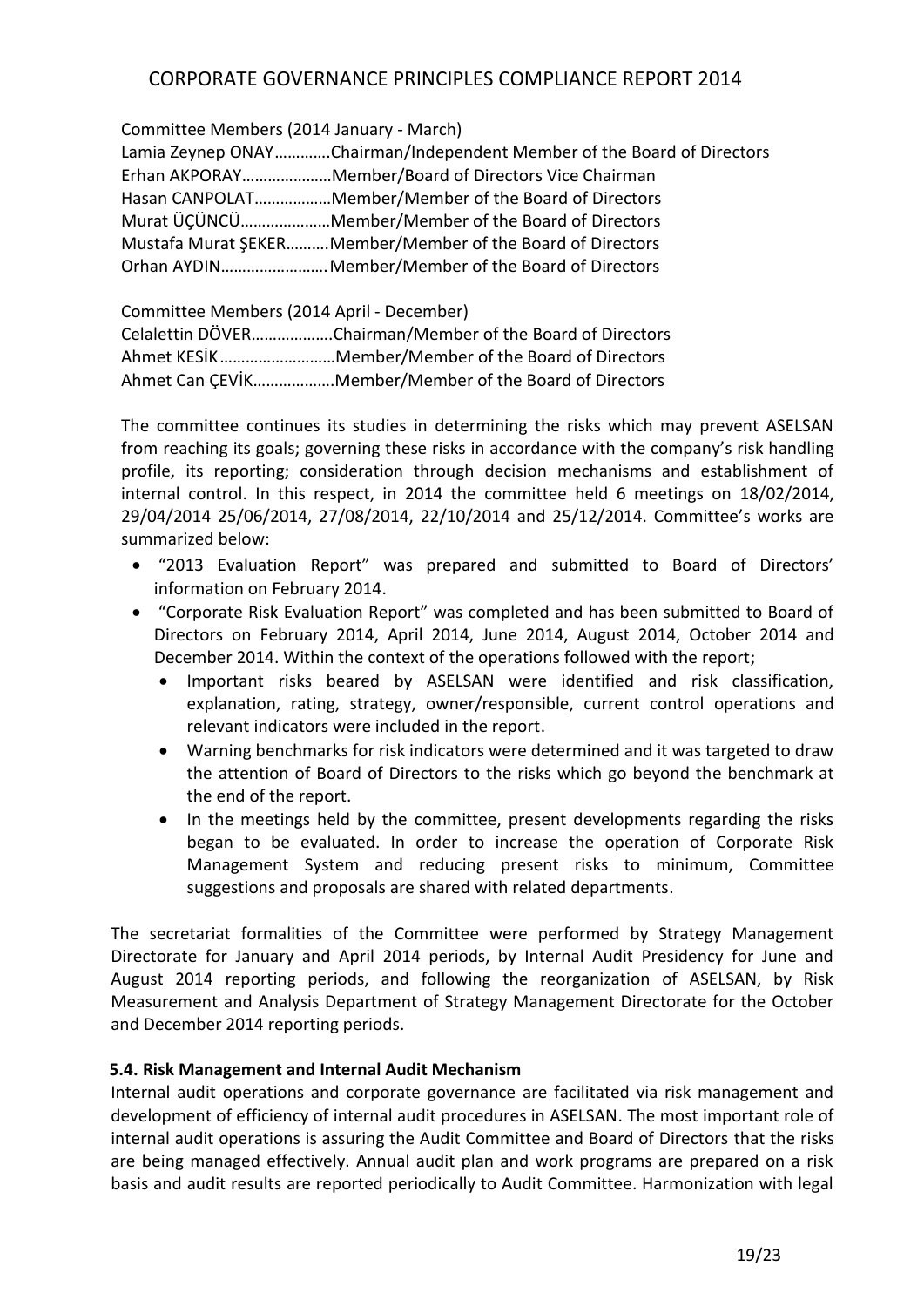and firm regulations, the status of application of ethical principles and the effectiveness of risk mitigation is evaluated by internal audit department.

#### **5.5. Strategic Objectives of the Company**

The Board of Directors is the top level body to make strategic decisions and to execute and represent. As per the Articles of Association of the Company, the Board of Directors is responsible to determine the strategic plans and control their implementations.

Strategic management process is a part of Corporate Governance and is managed by the CEO in the name of Board of Directors, following the approval of the plans prepared by the Board of Directors with the coordination of Strategic Management Committee. Reaching ASELSAN's long term goals and sustaining success can be achieved through environment friendly strategies.

ASELSAN's vision is to become one of the biggest 50 defence industry companies globally and improving its position while strengthening it. In this respect, annually updated 5 year plans and business plans and 3 year budgets are prepared. With this methodology, short and middle term targets are specified by considering long term goals. The operations to be carried out for these targets are executed by Sectors Presidencies and performance evaluations are made based on Balanced Scorecard method, which is widely used in the world.

#### **5.6. Financial Rights**

Renumeration procedures, which are set in written form in accordance with the Corporate Governance Principles, were submitted to the information of shareholders in the 39<sup>th</sup> Ordinary General Assembly Meeting under a separate item named Principles Regarding the Renumeration of Board of Directors Members and Managers with Executive Responsibility. Renumeration principles for Board of Directors Members and Managers with Executive Responsibility are published on our Company's website.

Monthly remunerations provided to our Members of the Board of Directors are determined by the General Assembly and no other benefits are granted apart from the monthly remuneration. Pursuant to the resolution taken at the 39<sup>th</sup> Ordinary General Assembly held on 31/03/2014, the Members of the Board of Directors are paid TL 3.000,- per month. As for the determination of the financial rights of the board members, no reward system is applied to reflect the Company performance and which is based on the performance of the Members of the Board of Directors.

No Member of the Board of Directors or executives has been provided with loans or credits by our Company, no credits were used as personal credits and no personal securities were granted with the intermediary of a third person.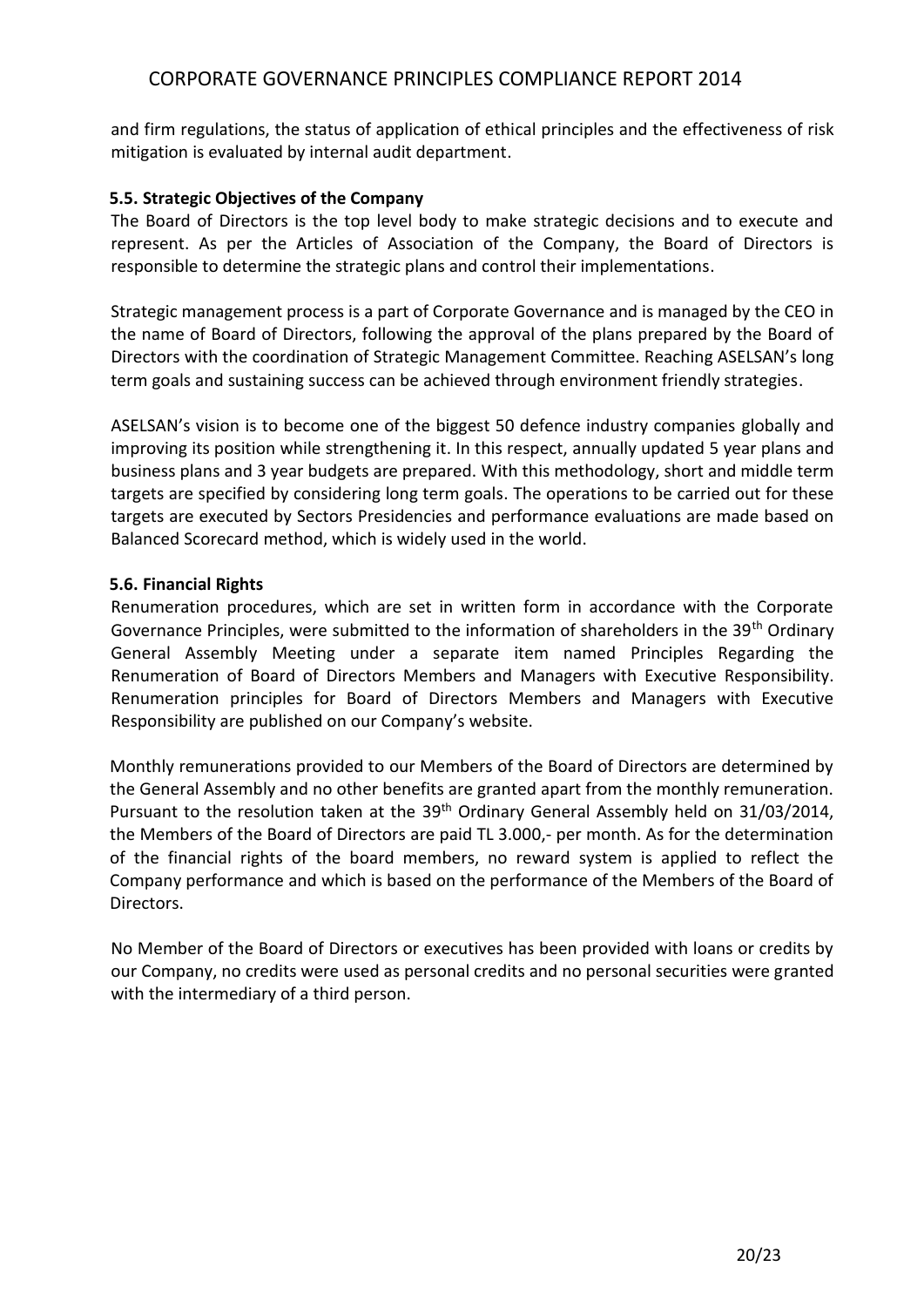### **Statement of Independence**

To the Board of Directors of ASELSAN Elektronik Sanayi ve Ticaret A.Ş.;

I hereby agree, represent and undertake that I comply with the regulations of the Capital Market Board related to Independence Board Membership and with the criteria determined for Independence Board Membership within the scope of Corporate Governance Principles.

I hereby submit this to the knowledge of the Board of Directors, shareholders and all relevant parties.

> Sincerely yours, Prof. Dr. Oral ERDOĞAN

 $21.02.2014$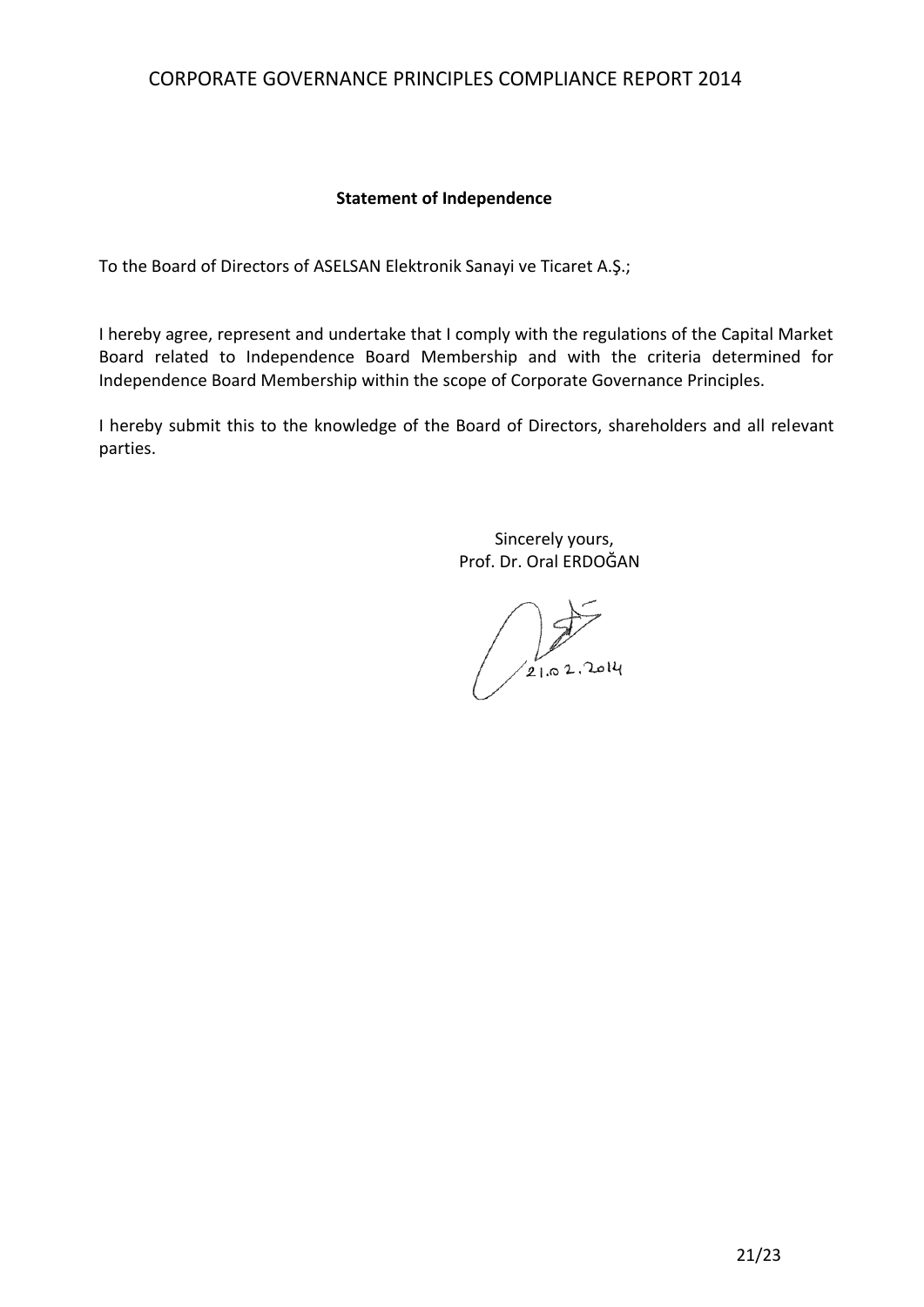### **Statement of Independence**

To the Board of Directors of ASELSAN Elektronik Sanayi ve Ticaret A.Ş.;

I hereby agree, represent and undertake that I comply with the regulations of the Capital Market Board related to Independence Board Membership and with the criteria determined for Independence Board Membership within the scope of Corporate Governance Principles.

I hereby submit this to the knowledge of the Board of Directors, shareholders and all relevant parties.

Sincerely yours,

2 May Alfred